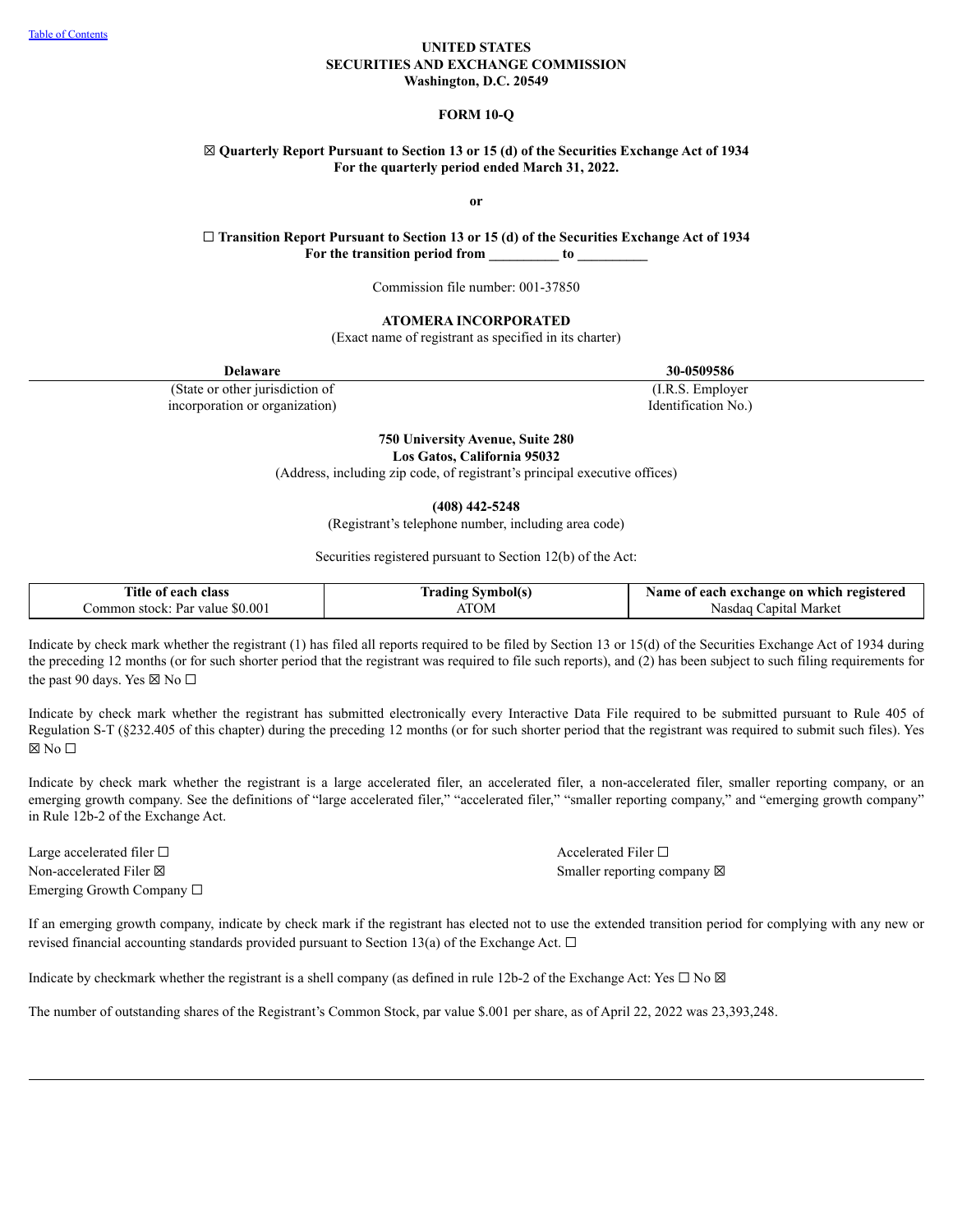# **Atomera Incorporated**

# <span id="page-1-0"></span>**Index**

|                   | <b>PART I. Financial Information</b>                                                                        | Page           |
|-------------------|-------------------------------------------------------------------------------------------------------------|----------------|
| Item 1.           | <b>Financial Statements</b>                                                                                 | 3              |
|                   | <u> Condensed Balance Sheets - March 31, 2022 (unaudited) and December 31, 2021</u>                         | 3              |
|                   | Unaudited Condensed Statements of Operations - For the Three Months Ended March 22, 2022 and 2021           | 4              |
|                   | Unaudited Condensed Statements of Stockholders' Equity - For the Three Months Ended March 31, 2022 and 2021 | 5              |
|                   | Unaudited Condensed Statements of Cash Flows - For the Three Months Ended March 31, 2022 and 2021           | 6              |
|                   | <b>Notes to the Unaudited Condensed Financial Statements</b>                                                | $\overline{7}$ |
| Item 2.           | Management's Discussion and Analysis of Financial Condition and Results of Operations                       | 13             |
| Item 3.           | Quantitative and Qualitative Disclosures about Market Risk                                                  | 16             |
| Item 4.           | <b>Controls and Procedures</b>                                                                              | 16             |
|                   | <b>PART II. Other Information</b>                                                                           |                |
| Item 1A.          | <b>Risk Factors</b>                                                                                         | 17             |
| Item 6.           | <b>Exhibits</b>                                                                                             | 17             |
| <b>Signatures</b> |                                                                                                             | 18             |
|                   |                                                                                                             |                |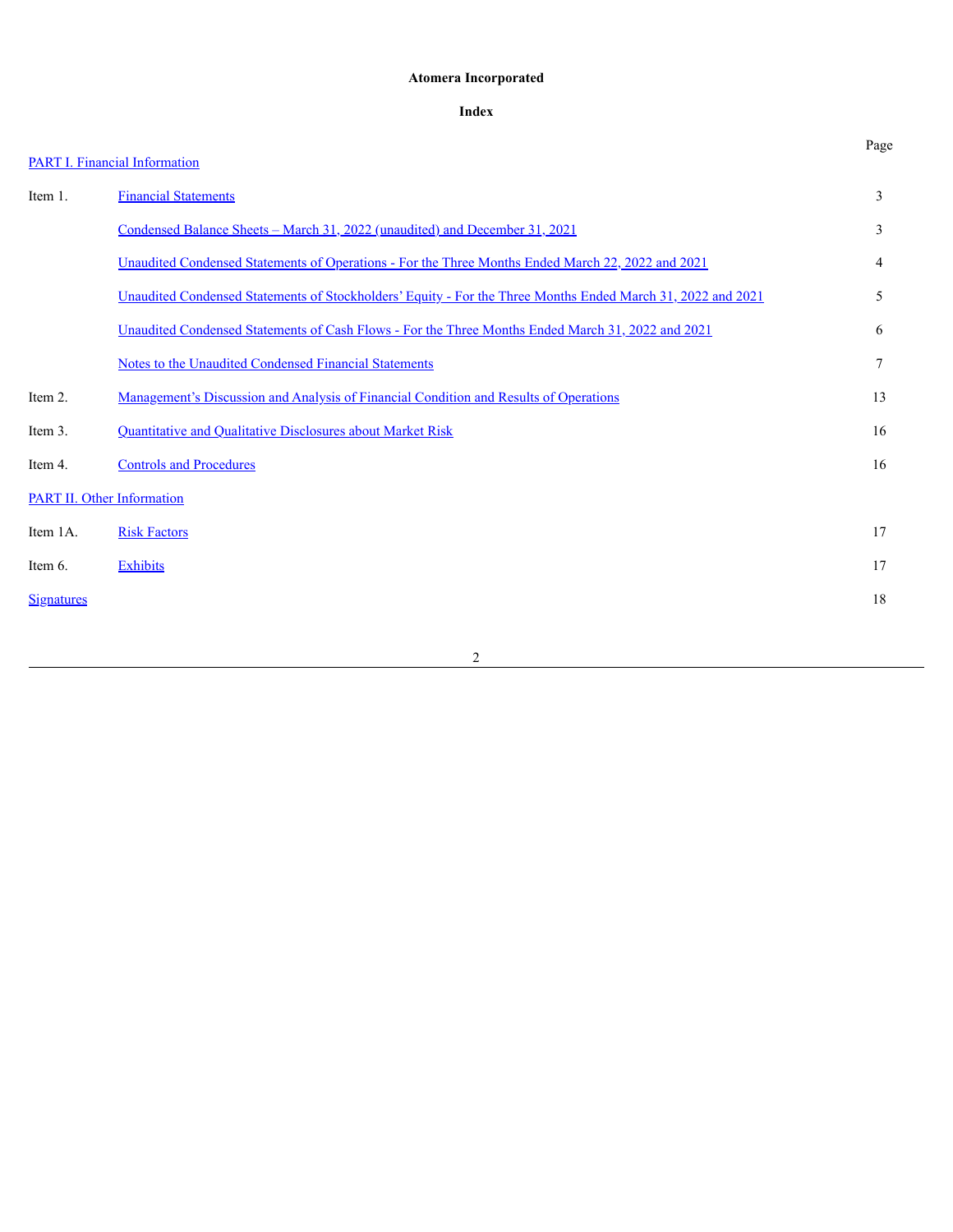# <span id="page-2-1"></span><span id="page-2-0"></span>**Item 1. Financial Statements**

# <span id="page-2-2"></span>**Atomera Incorporated Condensed Balance Sheets (in thousands, except per share data)**

|                                                                                                                                    |             | March 31,<br>2022 | December 31,<br>2021 |            |  |
|------------------------------------------------------------------------------------------------------------------------------------|-------------|-------------------|----------------------|------------|--|
|                                                                                                                                    |             | (Unaudited)       |                      |            |  |
| <b>ASSETS</b>                                                                                                                      |             |                   |                      |            |  |
| Current assets:                                                                                                                    |             |                   |                      |            |  |
| Cash and cash equivalents                                                                                                          | \$          | 24,451            | \$                   | 28,699     |  |
| Accounts receivable                                                                                                                |             | 300               |                      |            |  |
| Prepaid expenses and other current assets                                                                                          |             | 846               |                      | 309        |  |
| Total current assets                                                                                                               |             | 25,597            |                      | 29,008     |  |
| Property and equipment, net                                                                                                        |             | 192               |                      | 196        |  |
| Long-term prepaid maintenance and supplies                                                                                         |             | 91                |                      | 91         |  |
| Security deposit                                                                                                                   |             | 14                |                      | 14         |  |
| Operating lease right-of-use asset                                                                                                 |             | 850               |                      | 900        |  |
| Financing lease right-of-use-asset                                                                                                 |             | 5,532             |                      | 5,851      |  |
| <b>Total assets</b>                                                                                                                | \$          | 32,276            | \$                   | 36,060     |  |
| LIABILITIES AND STOCKHOLDERS' EQUITY                                                                                               |             |                   |                      |            |  |
| Current liabilities:                                                                                                               |             |                   |                      |            |  |
| Accounts payable                                                                                                                   | $\mathbb S$ | 380               | $\mathbb S$          | 338        |  |
| Accrued expenses                                                                                                                   |             | 241               |                      | 203        |  |
| Accrued payroll related expenses                                                                                                   |             | 260               |                      | 601        |  |
| Current operating lease liability                                                                                                  |             | 217               |                      | 216        |  |
| Current financing lease liability                                                                                                  |             | 1,396             |                      | 1,395      |  |
| Total current liabilities                                                                                                          |             | 2.494             |                      | 2,753      |  |
| Long-term operating lease liability                                                                                                |             | 725               |                      | 768        |  |
| Long-term financing lease liability                                                                                                |             | 3,870             |                      | 4,158      |  |
| <b>Total liabilities</b>                                                                                                           |             | 7.089             |                      | 7.679      |  |
|                                                                                                                                    |             |                   |                      |            |  |
| Commitments and contingencies (see Note 10)                                                                                        |             |                   |                      |            |  |
| Stockholders' equity:                                                                                                              |             |                   |                      |            |  |
| Preferred stock \$0.001 par value, authorized 2,500 shares; none issued and outstanding at March 31,<br>2022 and December 31, 2021 |             |                   |                      |            |  |
| Common stock: \$0.001 par value, authorized 47,500 shares; 23,393 and 23,207 shares issued and                                     |             |                   |                      |            |  |
| outstanding as of March 31, 2022 and December 31, 2021, respectively;                                                              |             | 23                |                      | 23         |  |
| Additional paid-in capital                                                                                                         |             | 195,104           |                      | 194,212    |  |
| Accumulated deficit                                                                                                                |             | (169, 940)        |                      | (165, 854) |  |
| Total stockholders' equity                                                                                                         |             | 25,187            |                      | 28,381     |  |
| Total liabilities and stockholders' equity                                                                                         | \$          | 32,276            | \$                   | 36,060     |  |

The accompanying notes are an integral part of these condensed financial statements.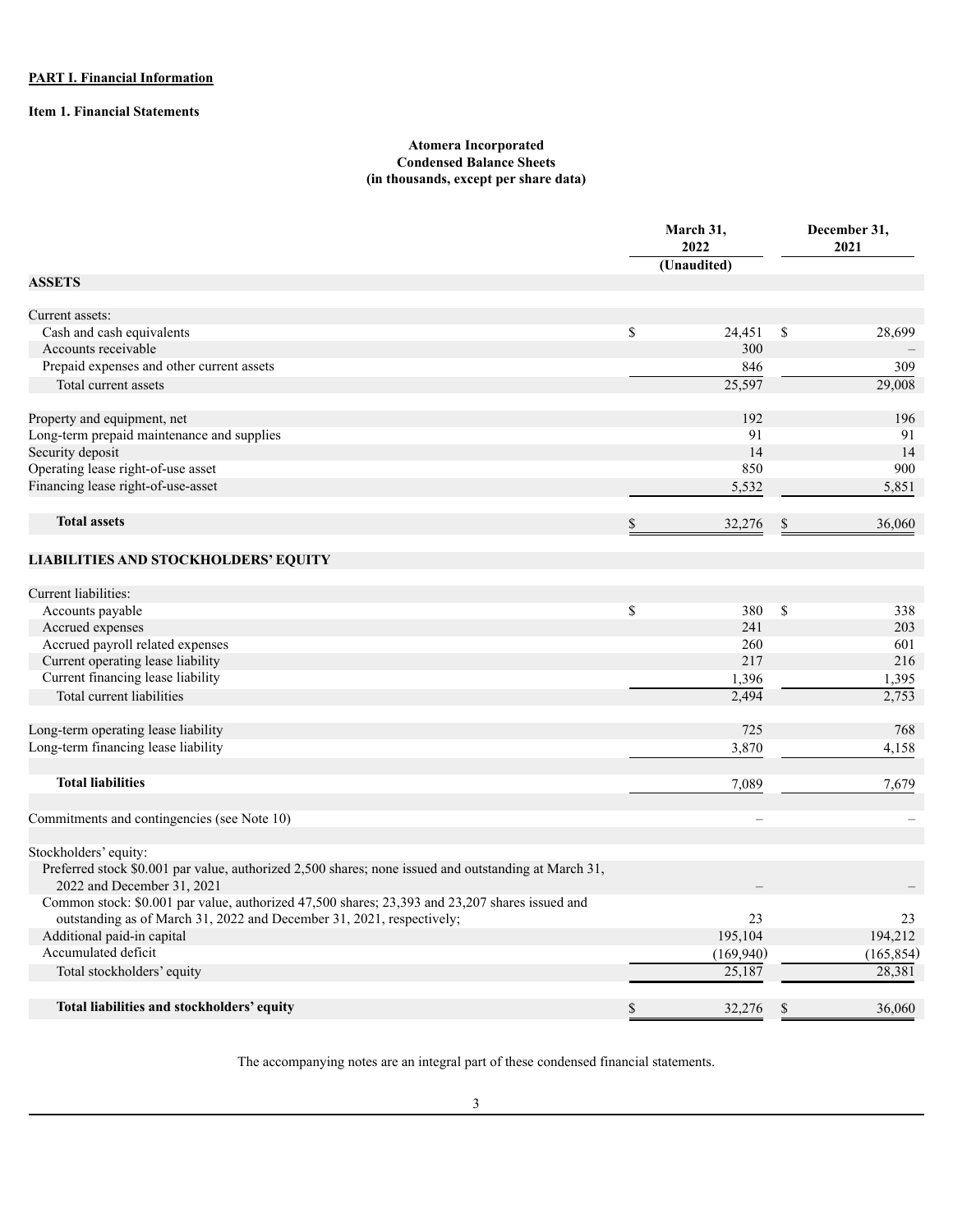# <span id="page-3-0"></span>**Atomera Incorporated Condensed Statements of Operations (Unaudited) (in thousands, except per share data)**

|                                                                         | <b>Three Months Ended</b><br>March 31, |                     |                |  |
|-------------------------------------------------------------------------|----------------------------------------|---------------------|----------------|--|
|                                                                         |                                        | 2022                | 2021           |  |
| Revenue                                                                 | $\mathbf S$                            | $\mathbb{S}$<br>375 | 400            |  |
| Cost of revenue                                                         |                                        | 81                  |                |  |
| Gross margin                                                            |                                        | 294                 | 400            |  |
| Operating expenses                                                      |                                        |                     |                |  |
| Research and development                                                |                                        | 2,339               | 2,229          |  |
| General and administrative                                              |                                        | 1,648               | 1,513          |  |
| Selling and marketing                                                   |                                        | 325                 | 266            |  |
| Total operating expenses                                                |                                        | 4,312               | 4,008          |  |
| Loss from operations                                                    |                                        | (4,018)             | (3,608)        |  |
| Other income (expense)                                                  |                                        |                     |                |  |
| Interest income                                                         |                                        | 3                   | $\overline{c}$ |  |
| Interest expense                                                        |                                        | (71)                |                |  |
| Total other income (expense), net                                       |                                        | (68)                | $\overline{2}$ |  |
| Net loss before income taxes                                            |                                        | (4,086)             | (3,606)        |  |
| Provision for income taxes                                              |                                        |                     | 14             |  |
| Net loss                                                                | \$                                     | (4,086)             | (3,620)        |  |
| Net loss per common share, basic and diluted (in dollars per share)     |                                        | (0.18)              | (0.16)         |  |
| Weighted average number of common shares outstanding, basic and diluted |                                        | 22,853              | 22,090         |  |

The accompanying notes are an integral part of these condensed financial statements.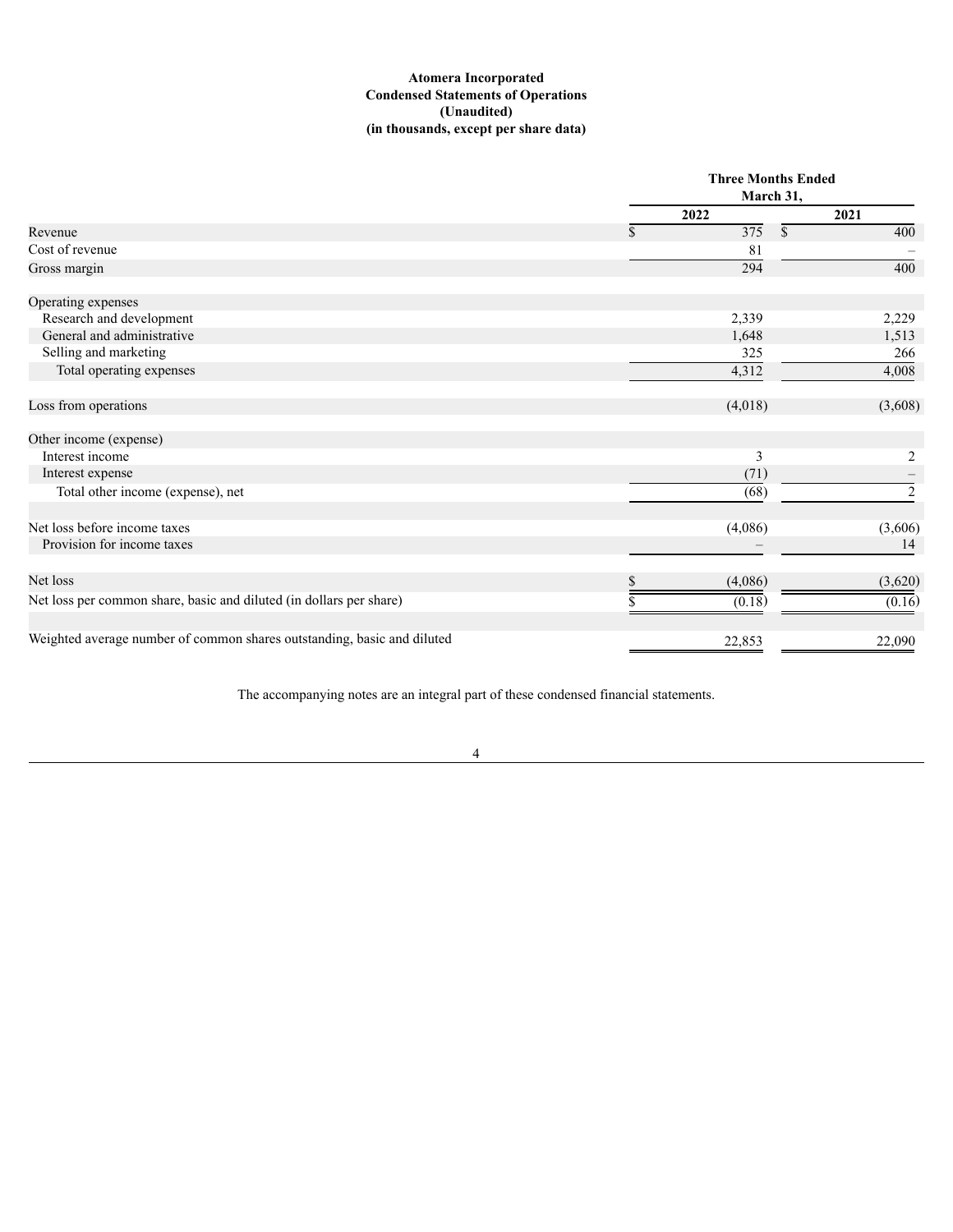# <span id="page-4-0"></span>**Atomera Incorporated Statements of Stockholders' Equity For the Three Months Ended March 31, 2022 and 2021 (Unaudited) (in thousands)**

|                          |               | Common Stock |        | <b>Additional</b><br>Paid-in |         |  | Accumulated |  | <b>Total</b><br>Stockholders' |
|--------------------------|---------------|--------------|--------|------------------------------|---------|--|-------------|--|-------------------------------|
|                          | <b>Shares</b> |              | Amount |                              | Capital |  | Deficit     |  | <b>Equity</b>                 |
| Balance January 1, 2022  | 23,207        |              | 23     |                              | 194,212 |  | (165, 854)  |  | 28,381                        |
| Stock-based compensation | 161           |              |        |                              | 726     |  |             |  | 726                           |
| Stock option exercise    | 25            |              |        |                              | 166     |  |             |  | 166                           |
| Net loss                 |               |              |        |                              |         |  | (4,086)     |  | (4,086)                       |
| Balance March 31, 2022   | 23,393        |              | 23     |                              | 195,104 |  | (169, 940)  |  | 25,187                        |

|                                                     |                     |        | <b>Additional</b> |             |    | <b>Total</b>  |
|-----------------------------------------------------|---------------------|--------|-------------------|-------------|----|---------------|
|                                                     | <b>Common Stock</b> |        | Paid-in           | Accumulated |    | Stockholders' |
|                                                     | <b>Shares</b>       | Amount | Capital           | Deficit     |    | <b>Equity</b> |
| Balance January 1, 2021                             | 22,375              | 22     | 187,463           | (150, 140)  | S. | 37,345        |
| Stock-based compensation                            | 71                  |        | 731               |             |    | 731           |
| At-the-market sale of stock, net of commissions and |                     |        |                   |             |    |               |
| expenses                                            | 14                  |        | 243               |             |    | 243           |
| Stock option exercise                               | 398                 |        | 2,514             |             |    | 2,515         |
| Warrant Exercise                                    | 223                 |        |                   |             |    |               |
| Forfeited restricted stock awards                   | (54)                |        |                   |             |    |               |
| Net loss                                            |                     |        |                   | (3,620)     |    | (3,620)       |
| Balance March 31, 2021                              | 23,027              | 23     | 190,951           | (153,760)   |    | 37,214        |

The accompanying notes are an integral part of these condensed financial statements.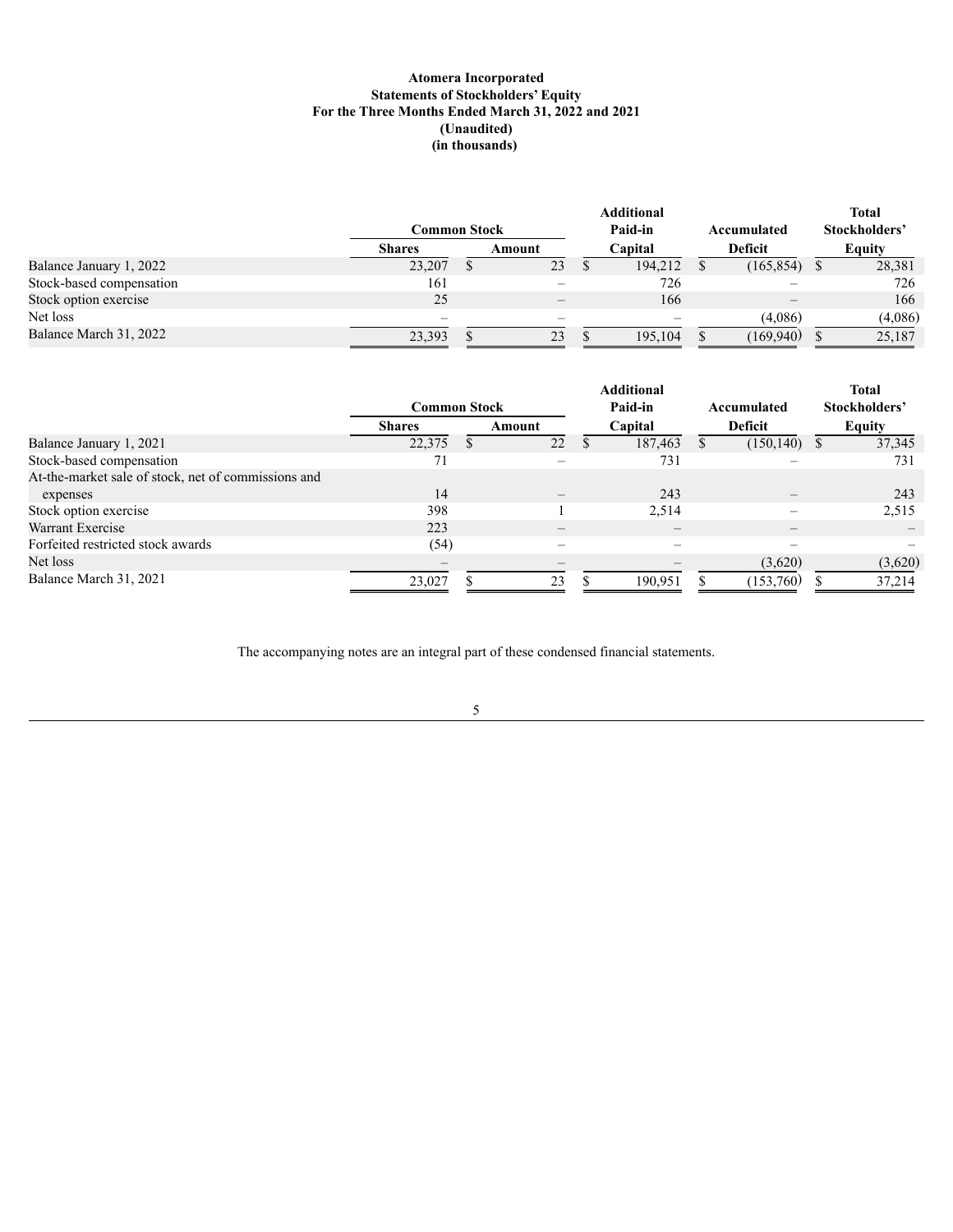# <span id="page-5-0"></span>**Atomera Incorporated Condensed Statements of Cash Flows (Unaudited) (in thousands)**

|                                                                             | <b>Three Months Ended</b><br>March 31, |              |         |  |
|-----------------------------------------------------------------------------|----------------------------------------|--------------|---------|--|
|                                                                             |                                        | 2022         | 2021    |  |
| CASH FLOWS FROM OPERATING ACTIVITIES                                        |                                        |              |         |  |
| Net Loss                                                                    | <sup>\$</sup>                          | $(4,086)$ \$ | (3,620) |  |
| Adjustments to reconcile net loss to net cash used in operating activities: |                                        |              |         |  |
| Depreciation and amortization                                               |                                        | 20           | 13      |  |
| Operating lease right of use asset amortization                             |                                        | 50           | 40      |  |
| Financing lease right of use asset amortization                             |                                        | 319          |         |  |
| Stock-based compensation                                                    |                                        | 726          | 731     |  |
| Changes in operating assets and liabilities:                                |                                        |              |         |  |
| Accounts receivable                                                         |                                        | (300)        | (66)    |  |
| Prepaid expenses and other current assets                                   |                                        | (537)        | (679)   |  |
| Accounts payable                                                            |                                        | 42           | 66      |  |
| Accrued expenses                                                            |                                        | 38           | (16)    |  |
| Accrued payroll expenses                                                    |                                        | (341)        | (417)   |  |
| Operating lease liability                                                   |                                        | (42)         | 10      |  |
| Net cash used in operating activities                                       |                                        | (4, 111)     | (3,938) |  |
| CASH FLOWS FROM INVESTING ACTIVITIES                                        |                                        |              |         |  |
| Acquisition of property and equipment                                       |                                        | (16)         | (24)    |  |
| Net cash used in investing activities                                       |                                        | (16)         | (24)    |  |
| CASH FLOWS FROM FINANCING ACTIVITIES                                        |                                        |              |         |  |
| Proceeds from at-the-market sale of stock, net of commissions and expenses  |                                        |              | 243     |  |
| Proceeds from exercise of stock options                                     |                                        | 166          | 2,515   |  |
| Payments on principal of financing lease                                    |                                        | (287)        |         |  |
| Net cash provided (used) by financing activities                            |                                        | (121)        | 2,758   |  |
| Net decrease in cash and cash equivalents                                   |                                        | (4,248)      | (1,204) |  |
| Cash and cash equivalents at beginning of period                            |                                        | 28,699       | 37,942  |  |
| Cash and cash equivalents at end of period                                  | \$                                     | 24,451       | 36,738  |  |
| <b>Supplemental information:</b>                                            |                                        |              |         |  |
| Cash paid for interest                                                      | \$                                     | 71<br>\$     |         |  |
| Cash paid for taxes                                                         | \$                                     | \$           |         |  |

The accompanying notes are an integral part of these condensed financial statements.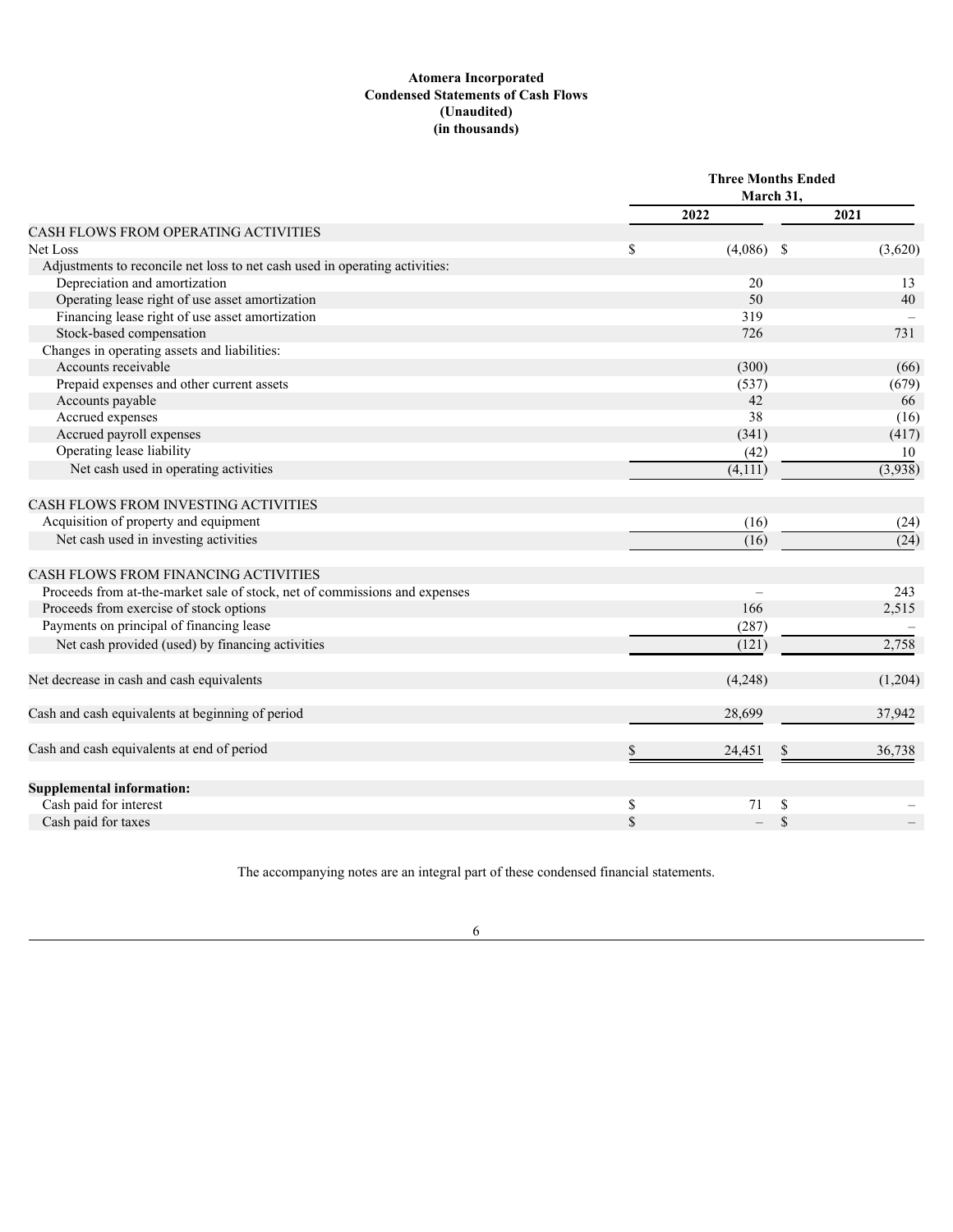## <span id="page-6-0"></span>**ATOMERA INCORPORATED NOTES TO THE UNAUDITED CONDENSED FINANCIAL STATEMENTS For the Three Months Ended March 31, 2022 and 2021**

# **1. NATURE OF OPERATIONS**

Atomera Incorporated ("Atomera" or the "Company") was incorporated in the state of Delaware in March 2007 under the name MEARS Technologies, Inc. and is engaged in the development, commercialization and licensing of proprietary processes and technologies for the semiconductor industry. On January 12, 2016, the Company changed its name to Atomera Incorporated.

Atomera is an early-stage company, having only recently begun limited revenue-generating activities, and is devoting substantially all its efforts toward technology research and development and to commercially licensing its technology to designers and manufacturers of integrated circuits. The Company has primarily financed operations through private placements of equity and debt securities, the Company's Initial Public Offering (the "IPO") which was consummated on August 10, 2016, and subsequent public offerings of its common stock.

#### **2. LIQUIDITY AND MANAGEMENT PLANS**

At March 31, 2022, the Company had cash and cash equivalents of approximately \$24.5 million and working capital of approximately \$23.1 million. The Company has generated only limited revenues since inception and has incurred recurring operating losses.

The Company's operating plans for the next 12 months include increased research and development headcount and increased spending on outsourced fabrication and testing. Based on the funds it has available as of the date of the filing of this report, the Company believes that it has sufficient capital to fund its current business plans and obligations over, at least, 12 months from the date that these financial statements have been issued. However, as the Company has generated only limited revenue from its principal operations, it is subject to all the risks inherent in the initial organization, financing, expenditures, and scaling of a new business that is not generating positive cashflow. Accordingly, the Company may require additional capital, the receipt of which cannot be assured. In the event the Company requires additional capital, there can be no guarantee that funds will be available on commercially reasonable terms, if at all. The Company's future capital requirements and the adequacy of its available funds will depend on many factors, including the Company's ability to successfully commercialize its technology, competing technological and market developments, and the need to enter into collaborations with other companies or acquire technologies to enhance or complement its current offerings. If the Company is unable to secure additional capital, it may be required to curtail its research and development initiatives and take additional measures to reduce costs in order to conserve its cash.

## **3. SUMMARY OF SIGNIFICANT ACCOUNTING POLICIES**

#### *Significant accounting policies*

There have been no material changes in the Company's significant accounting policies to those previously disclosed in the Company's Annual Report on Form 10-K filed with the Securities and Exchange Commission ("SEC") on February 15, 2022.

### *Basis of presentation of unaudited condensed financial information*

The unaudited condensed financial statements of the Company for the three months ended March 31, 2022 and 2021 have been prepared in accordance with accounting principles generally accepted in the United States of America ("GAAP") for interim financial information and pursuant to the requirements for reporting on Form 10-Q and Article 8 of Regulation S-X. Accordingly, they do not include all the information and footnotes required by GAAP for complete financial statements. However, such information reflects all adjustments (consisting solely of normal recurring adjustments) which are, in the opinion of management, necessary for the fair presentation of the Company's financial position and its results of operations. Results shown for interim periods are not necessarily indicative of the results to be obtained for a full fiscal year. The balance sheet information as of December 31, 2021, was derived from the audited financial statements included in the Company's financial statements as of and for the year ended December 31, 2021, included in the Company's Annual Report on Form 10-K filed with the SEC on February 15, 2022. These unaudited condensed financial statements should be read in conjunction with that report.

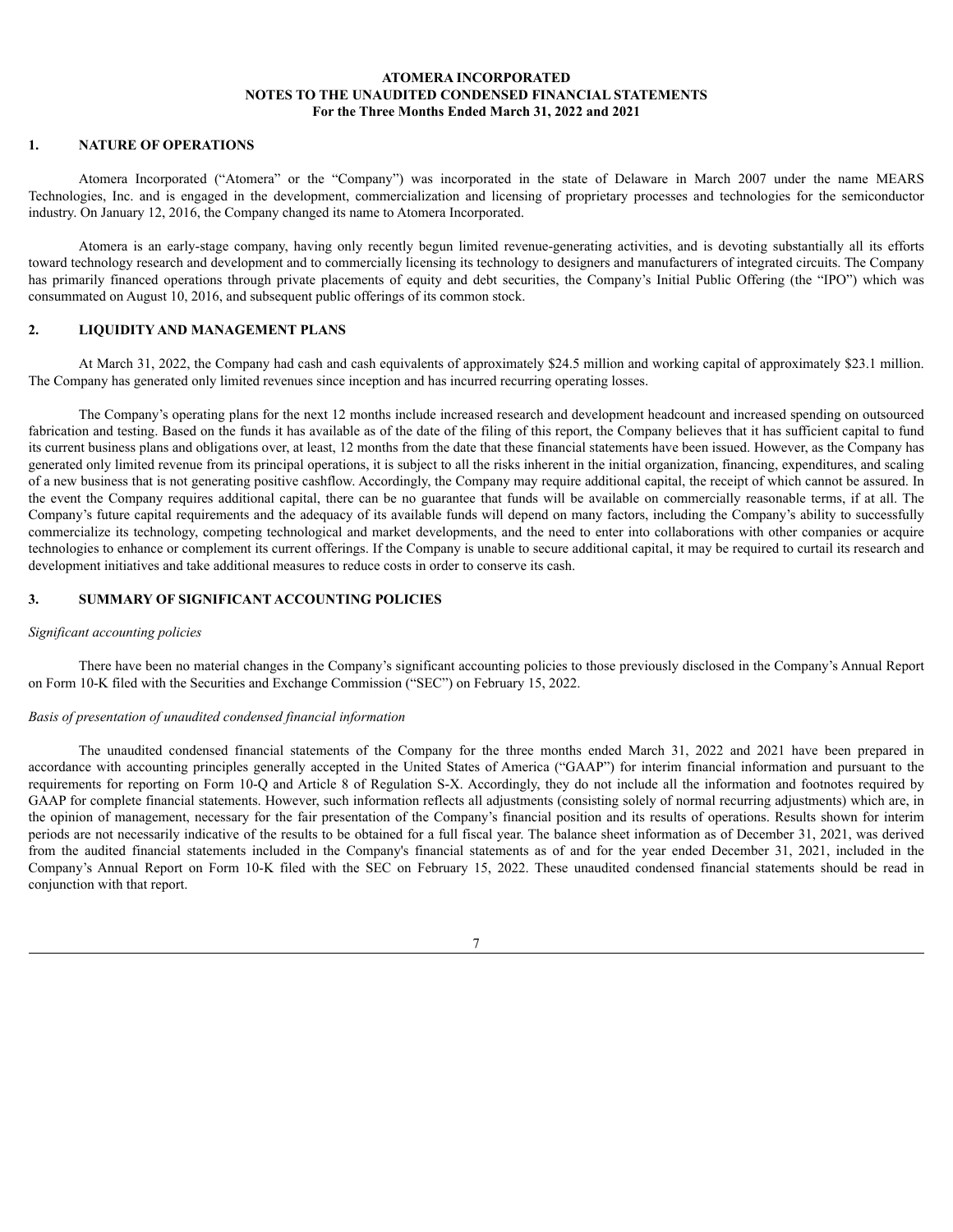## *Adoption of recent accounting standards*

In August 2020, the Financial Accounting Standards Board ("FASB") issued Accounting Standards Update ("ASU") No. 2020-06, *Debt with* Conversion and other Options (Subtopic 470-20) and Derivatives and Hedging - Contracts in Entity's Own Equity (Subtopic 815-40). The new guidance eliminates the beneficial conversion and cash conversion accounting models for convertible instruments. It also amends the accounting for certain contracts in an entity's own equity that are currently accounted for as derivatives because of specific settlement provisions. In addition, the new guidance modifies how particular convertible instruments and certain contracts that may be settled in cash or shares impact the diluted earnings per share computation The Company adopted this standard on January 1, 2022 and it did not have a material impact on its financial position, results of operations or financial statement disclosure.

#### **4. REVENUE**

The Company recognizes revenue in accordance with Accounting Standards Codification ("ASC") No. 606. The amount of revenue that the Company recognizes reflects the consideration it expects to receive in exchange for goods or services and such revenue is recognized at the time when goods or services are transferred and/or delivered to its customers. Revenue is recognized when the Company satisfies a performance obligation by transferring the product or service to the customer. The Company generates revenues from engineering service contracts, integration license agreements and joint development agreements. When the Company's performance obligation is the promise to grant a license, revenue is recognized either at a point in time or over time.

The following table provides information about disaggregated revenue by primary geographical markets and timing of revenue recognition (in thousands):

|                                                      | <b>Three Months Ended March 31,</b> |      |     |  |
|------------------------------------------------------|-------------------------------------|------|-----|--|
|                                                      | 2022                                | 2021 |     |  |
| Primary geographic markets                           |                                     |      |     |  |
| North America                                        | <b>S</b><br>75                      |      |     |  |
| Asia Pacific                                         | 300                                 |      | 400 |  |
| Total                                                | 375                                 |      |     |  |
| Timing of revenue recognition                        |                                     |      |     |  |
| Products and services transferred at a point in time | 375<br>-8                           |      | 400 |  |
| Products and services transferred over time          |                                     |      |     |  |
| Total                                                | 375                                 |      | 400 |  |

#### *Unbilled contracts receivable and deferred revenue*

Timing of revenue recognition may differ from the timing of invoicing customers. Accounts receivable includes amounts billed and currently due from customers. Unbilled contracts receivable represents unbilled amounts expected to be received from customers in future periods, where the revenue recognized to date exceeds the amount billed, and the right to receive payment is subject to the underlying contractual terms. Unbilled contracts receivable amounts may not exceed their net realizable value and are classified as long-term assets if the payments are expected to be received more than one year from the reporting date.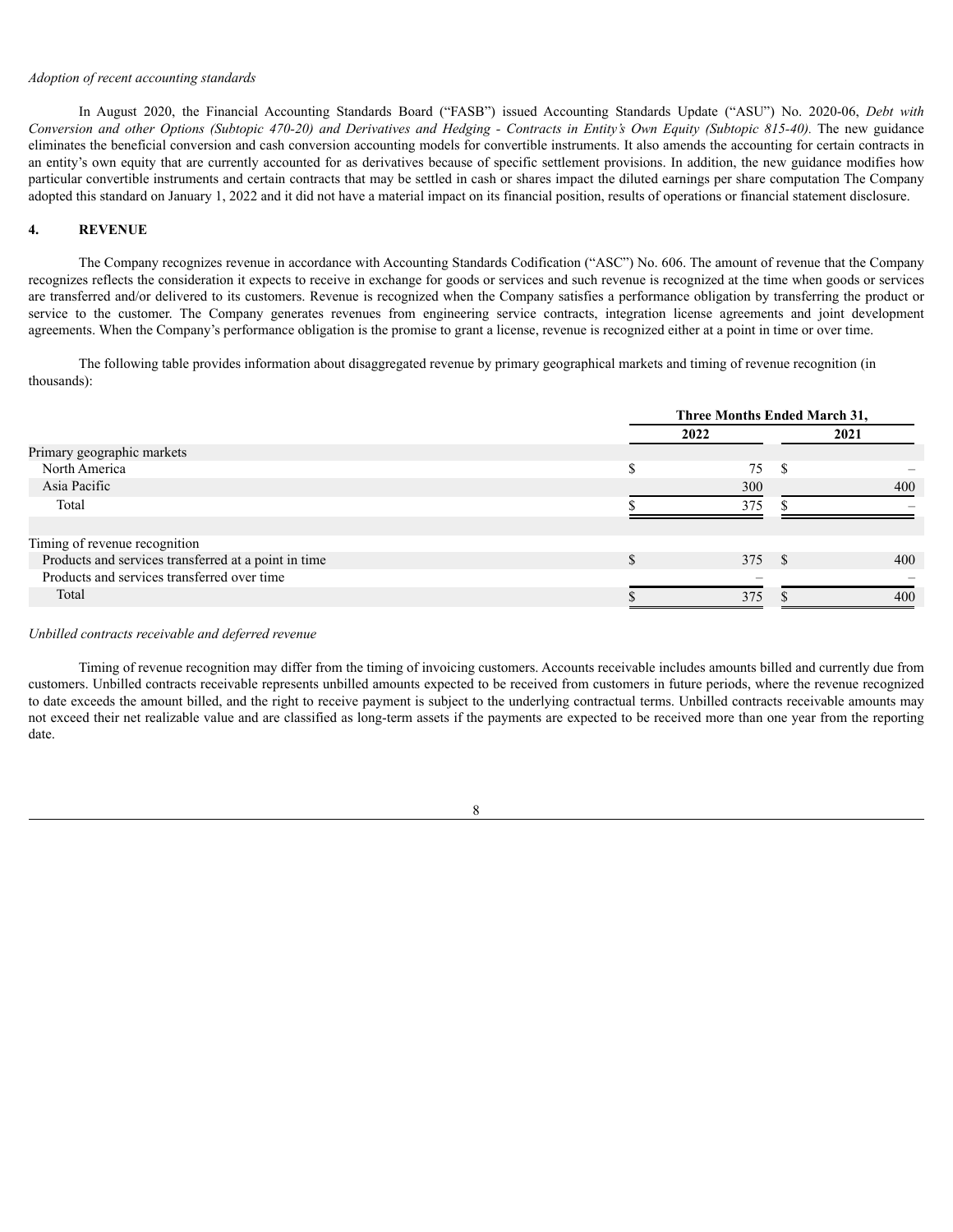#### **5. BASIC AND DILUTED LOSS PER SHARE**

Basic net loss per share is calculated by dividing the net loss by the weighted-average number of shares outstanding for the period. Diluted net loss per share is computed by dividing the net loss attributable to common stockholders by the sum of the weighted average number of shares of common stock outstanding and the dilutive common stock equivalent shares outstanding during the period. The Company's potentially dilutive common stock equivalent shares, which include incremental common shares issuable upon (i) the exercise of outstanding stock options and warrants and (ii) vesting of restricted stock units and restricted stock awards, are only included in the calculation of diluted net loss per share when their effect is dilutive. Since the Company has had net losses for all periods presented, all potentially dilutive securities are anti-dilutive. Accordingly, basic and diluted net loss per share are equal.

The following potential common stock equivalents were not included in the calculation of diluted net loss per common share because the inclusion thereof would be anti-dilutive (in thousands):

|                           | <b>Three Months Ended</b><br>March 31, |       |
|---------------------------|----------------------------------------|-------|
|                           | 2022                                   | 2021  |
| <b>Stock Options</b>      | 3,008                                  | 3,018 |
| Unvested restricted stock | 493                                    | 596   |
| Warrants                  |                                        |       |
| Total                     | 3,502                                  | 3,616 |

#### **6. LEASES**

The Company accounts for leases over one year under ASC 842. Lease expense for the Company's operating leases consists of the lease payments recognized on a straight-line basis over the lease term. Expenses for the Company's financing leases consists of the amortization expenses recognized on a straight-line basis over the lease term and interest expense. The components of lease costs were as follows (in thousands):

|                               | <b>Three Months Ended March 31,</b> |     |      |  |  |
|-------------------------------|-------------------------------------|-----|------|--|--|
|                               | 2022                                |     | 2021 |  |  |
| Financing lease costs:        |                                     |     |      |  |  |
| Amortization of ROU assets    | 319                                 | \$. |      |  |  |
| Interest on lease liabilities | 71                                  |     |      |  |  |
| Total financing lease costs   | 390                                 |     |      |  |  |
|                               |                                     |     |      |  |  |
| Operating lease costs         |                                     |     |      |  |  |
| Fixed lease costs             | 62                                  |     | 52   |  |  |
| Variable lease costs          |                                     |     |      |  |  |
| Short-term lease costs        |                                     |     | 11   |  |  |
| Total operating lease costs   | 73                                  |     | 63   |  |  |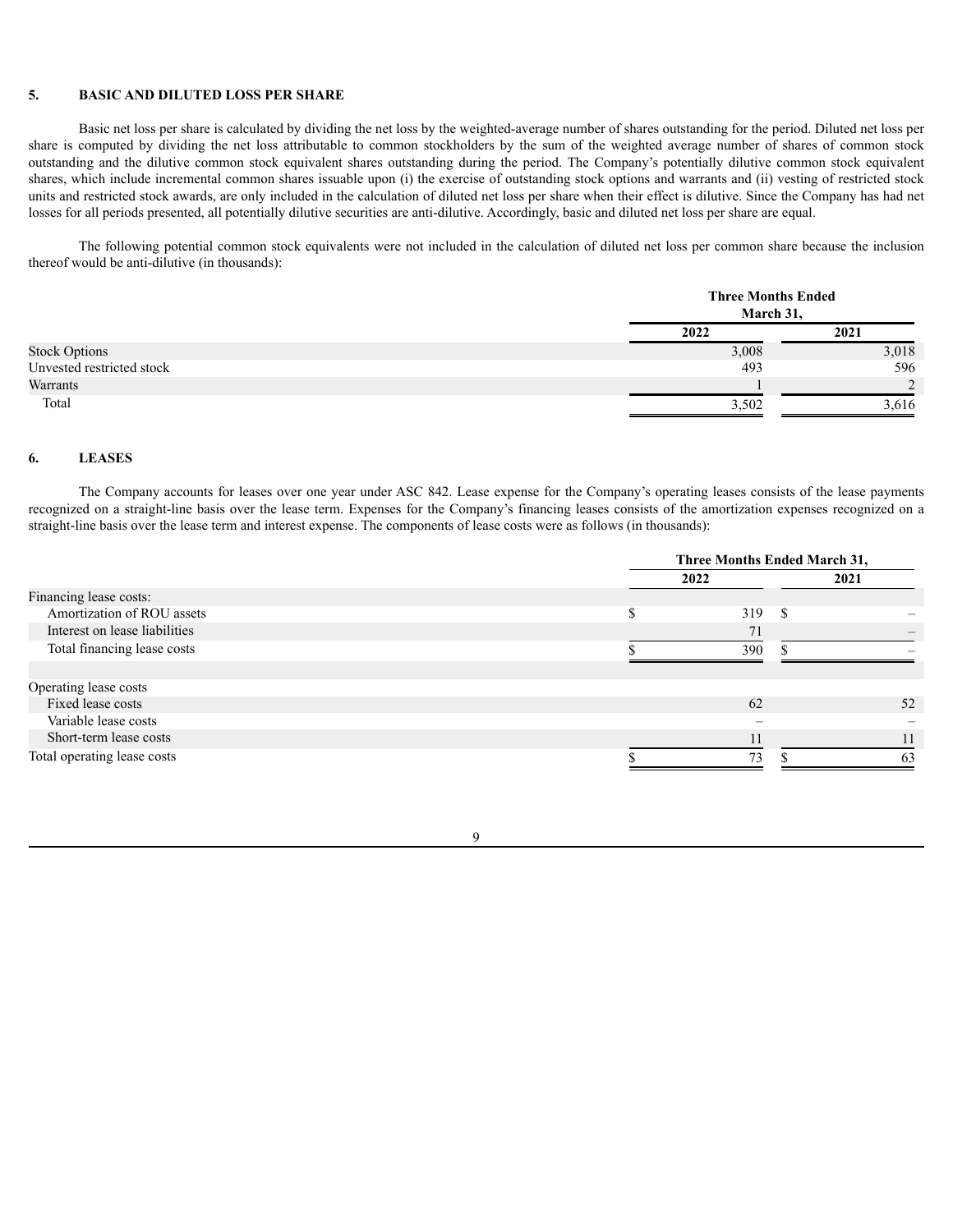Future minimum payments under non-cancellable leases as of March 31, 2022 were as follows (in thousands):

| For the Year Ended December 31,     | <b>Financing leases</b> | <b>Operating leases</b> |
|-------------------------------------|-------------------------|-------------------------|
| Remaining 2022                      | 1,077                   | 168                     |
| 2023                                | 1,436                   | 296                     |
| 2024                                | 1,436                   | 278                     |
| 2025                                | 1,435                   | 284                     |
| 2026 $&$ thereafter                 | 478                     | 21                      |
| Total future minimum lease payments | 5,862                   | 1,047                   |
| Less imputed interest               | (596)                   | (105)                   |
| Total lease liability               | 5,266                   | 942                     |

The below table provides supplemental information and non-cash activity related to the Company's operating and financing leases are as follows (in thousands):

|                                                                                  | Three Months Ended December 31, |      |  |      |
|----------------------------------------------------------------------------------|---------------------------------|------|--|------|
|                                                                                  |                                 | 2022 |  | 2021 |
| <b>Operating cash flow information:</b>                                          |                                 |      |  |      |
| Cash paid for amounts included in the measurement of operating lease liabilities |                                 | 54   |  |      |
| Cash paid for amounts included in the measurement of financing lease liabilities |                                 | 359  |  |      |
| Non-cash activity:                                                               |                                 |      |  |      |
| Right-of-use assets obtained in exchange for operating lease obligations         |                                 | $-$  |  | 382  |
| Right-of-use assets obtained in exchange for financing lease obligations         |                                 | $-$  |  |      |

The weighted average remaining discount rate is 5.25% for the Company's operating and financing leases. The weighted average remaining lease term is 3.9 years for operating leases and 4.3 years for the financing lease.

In October 2016, the Company entered into a lease agreement for approximately 200 square feet of office space in Cambridge, Massachusetts. The lease, with current monthly payments of \$2,942 per month, commenced on October 24, 2016. Because the lease is month to month and can be cancelled with a 30-day notice, the future lease payments are not included in the Company's lease accounting under ASC Topic 842.

## **7. WARRANTS**

A summary of warrant activity for three months ended March 31, 2022 is as follows (in thousands except per share amounts and contractual term):

|                                               |               |                 | Weighted    |                  |
|-----------------------------------------------|---------------|-----------------|-------------|------------------|
|                                               |               | Weighted        | Average     |                  |
|                                               |               | Average         | Remaining   |                  |
|                                               |               | <b>Exercise</b> | Contractual |                  |
|                                               | Number of     | Prices per      | Term (In    | <b>Intrinsic</b> |
|                                               | <b>Shares</b> | <b>Share</b>    | Years)      | <b>Value</b>     |
| Outstanding at January 1, 2022                |               | 33.75           |             |                  |
| Outstanding and exercisable at March 31, 2022 |               | 33.75           | .02         |                  |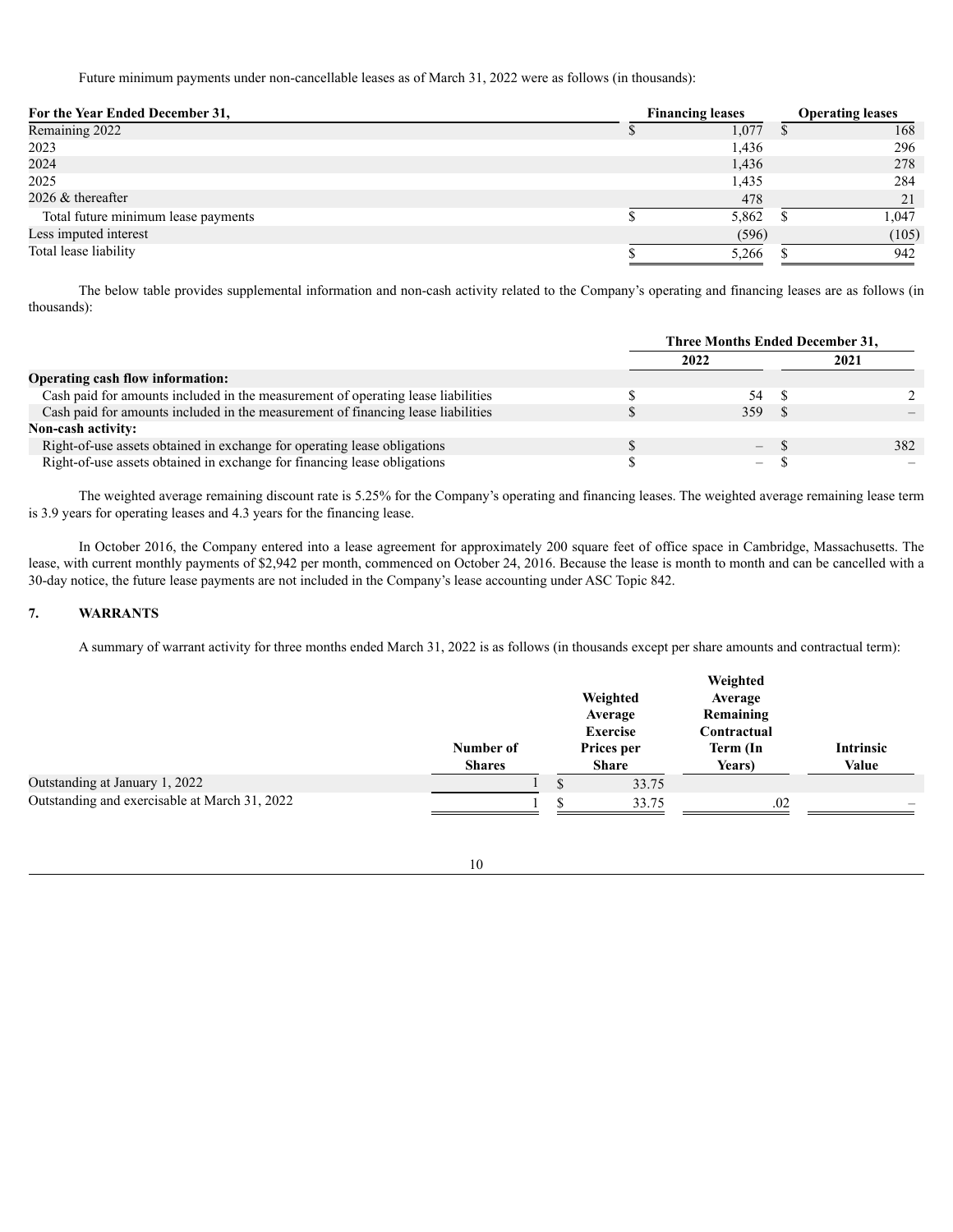#### **8. STOCK BASED COMPENSATION**

In May 2017, the Company's shareholders approved its 2017 Stock Incentive Plan ("2017 Plan") after its 2007 Stock Incentive Plan ("2007 Plan") had expired in March 2017. The 2017 Plan provides for the grant of non-qualified stock options and incentive stock options to purchase shares of the Company's common stock and for the grant of restricted and unrestricted shares. The 2017 Plan provides for the issuance of 3,750,000. shares of common stock. All of the Company's employees and any subsidiary employees (including officers and directors who are also employees), as well as all of the Company's nonemployee directors and other consultants, advisors and other persons who provide services to the Company are eligible to receive incentive awards under the 2017 Plan. Generally, stock options and restricted stock issued under the 2017 Plan vest over a period of one to four years from the date of grant.

The following table summarizes the stock-based compensation expense recorded in the Company's results of operations during the three months ended March 31, 2022 and 2021 for stock options and restricted stock granted under the 2017 Plan and the 2007 Plan (in thousands):

|                            | <b>Three Months Ended</b><br>March 31, |      |  |      |
|----------------------------|----------------------------------------|------|--|------|
|                            |                                        | 2022 |  | 2021 |
| Research and development   |                                        | 244  |  | 223  |
| General and administrative |                                        | 429  |  | 455  |
| Selling and Marketing      |                                        | 53   |  | 53   |
| Total                      |                                        | 726  |  | 731  |

As of March 31, 2022, there was approximately \$8.4 million of total unrecognized compensation expense related to unvested share-based compensation arrangements. This cost is expected to be recognized over a weighted-average period of 2.5 years.

The weighted average grant date fair value per share of the options granted under the Company's 2017 Plan was \$10.60 and \$15.94 for the three months ended March 31, 2022 and 2021, respectively.

The following table summarizes stock option activity during the three months ended March 31, 2022 (in thousands except exercise prices and contractual terms):

|                                | Number of<br><b>Shares</b> |               | Weighted-<br>Average<br><b>Exercise</b><br><b>Prices per Share</b> | Weighted-<br>Average<br>Remaining<br>Contractual<br>Term (In Years) | <b>Intrinsic</b><br>Value |
|--------------------------------|----------------------------|---------------|--------------------------------------------------------------------|---------------------------------------------------------------------|---------------------------|
| Outstanding at January 1, 2022 | 2,869                      |               | 6.64                                                               |                                                                     |                           |
| Granted                        | 175                        | -S            | 14.54                                                              |                                                                     |                           |
| Exercised                      | $(26)$ \$                  |               | 6.55                                                               |                                                                     |                           |
| Forfeited                      | (3)                        | - \$          | 28.66                                                              |                                                                     |                           |
| Expired                        | (7)                        | <sup>\$</sup> | 33.75                                                              |                                                                     |                           |
| Outstanding at March 31, 2022  | 3,008                      |               | 7.02                                                               | 5.8                                                                 | 19,404                    |
| Exercisable at March 31, 2022  | 2,373                      |               | 6.32                                                               | 5.1                                                                 | 16,165                    |

During the three months ended March 31, 2022, the Company granted options under the 2017 Plan to purchase approximately 175,000 shares of its common stock to its employees. The fair value of these options was approximately \$1.9 million at the time of grant.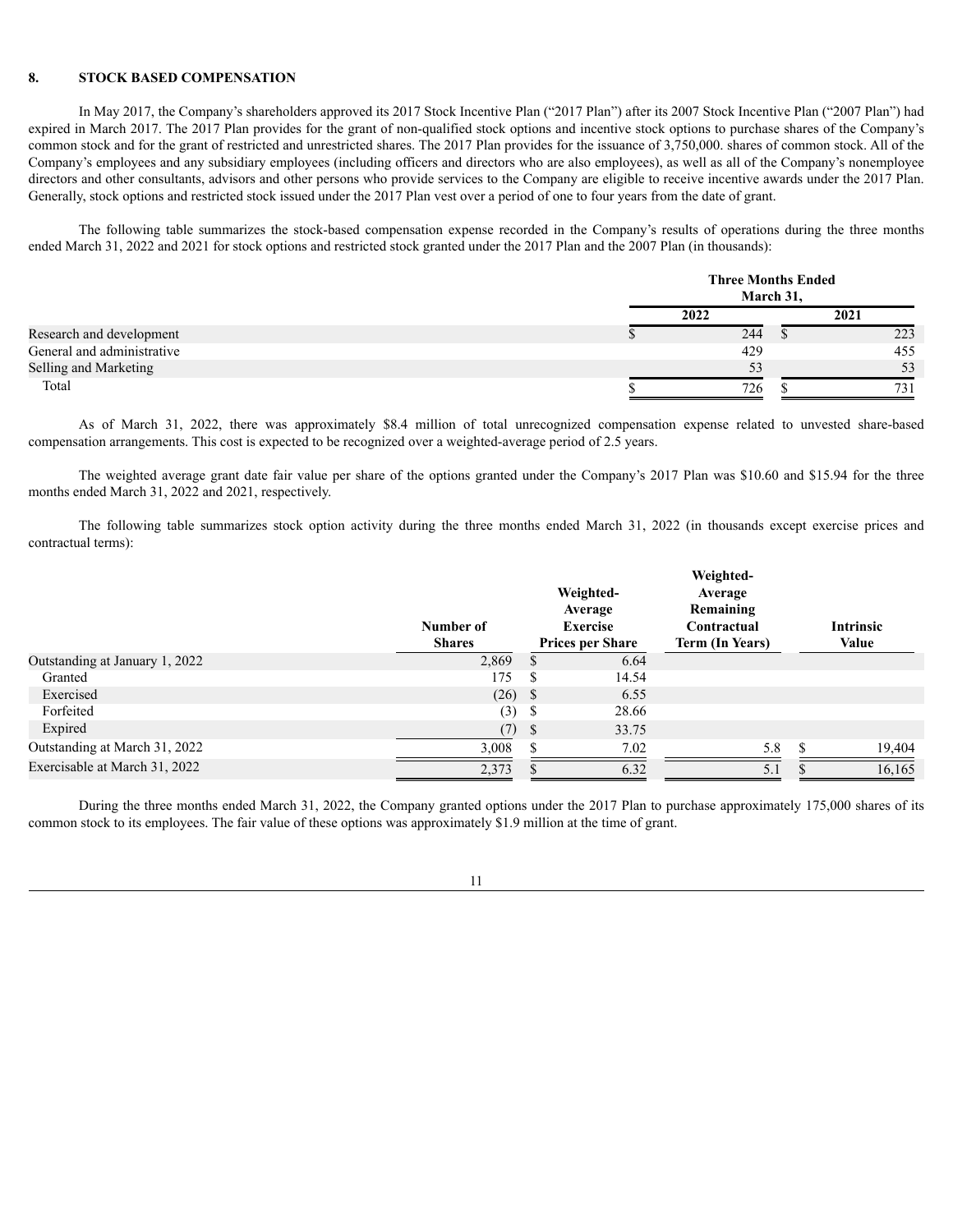The Company issues restricted stock to employees, directors and consultants and estimates the fair value based on the closing price on the day of grant. The following table summarizes all restricted stock activity during the three months ended March 31, 2022 (in thousands except per share data):

|                                                 |               |  | Weighted-                   |
|-------------------------------------------------|---------------|--|-----------------------------|
|                                                 |               |  | Average                     |
|                                                 | Number of     |  | <b>Grant Date</b>           |
|                                                 | <b>Shares</b> |  | <b>Fair Value per Share</b> |
| Outstanding at January 1, 2022                  | 386           |  | 6.75                        |
| Granted                                         | 161           |  | 14.73                       |
| Vested                                          | (54)          |  | 5.53                        |
| Outstanding non-vested shares at March 31, 2022 | 493           |  | 9.49                        |

During the three months ended March 31, 2022 the Company granted approximately 161,000 restricted stock awards under the 2017 Plan to its employees and directors. The fair value of these awards was approximately \$2.4 million at the time of grant.

## **9. PROVISION FOR INCOME TAXES**

The Company recorded a provision for income taxes of approximately \$14,000 during the months ended March 31, 2021. The provision is for withholding of income taxes accrued in foreign jurisdictions where we have income. The Company recorded the provision in accordance with ASC 740 using its estimated annual tax rate and applied it to the net loss for the three months ended March 31, 2021. The Company did not incur withholding of income taxes for the three months ended March 31, 2022.

### **10. COMMITMENTS AND CONTINGENCIES**

## *Litigation, Claims and Assessments*

The Company may be subject to periodic lawsuits, investigations and claims that arise in the ordinary course of business. The Company is not party to any material litigation as of March 31, 2022, or through the date these financial statements have been issued.

## **11. SUBSEQUENT EVENTS**

Management has evaluated subsequent events and transactions through the date these financial statements were issued.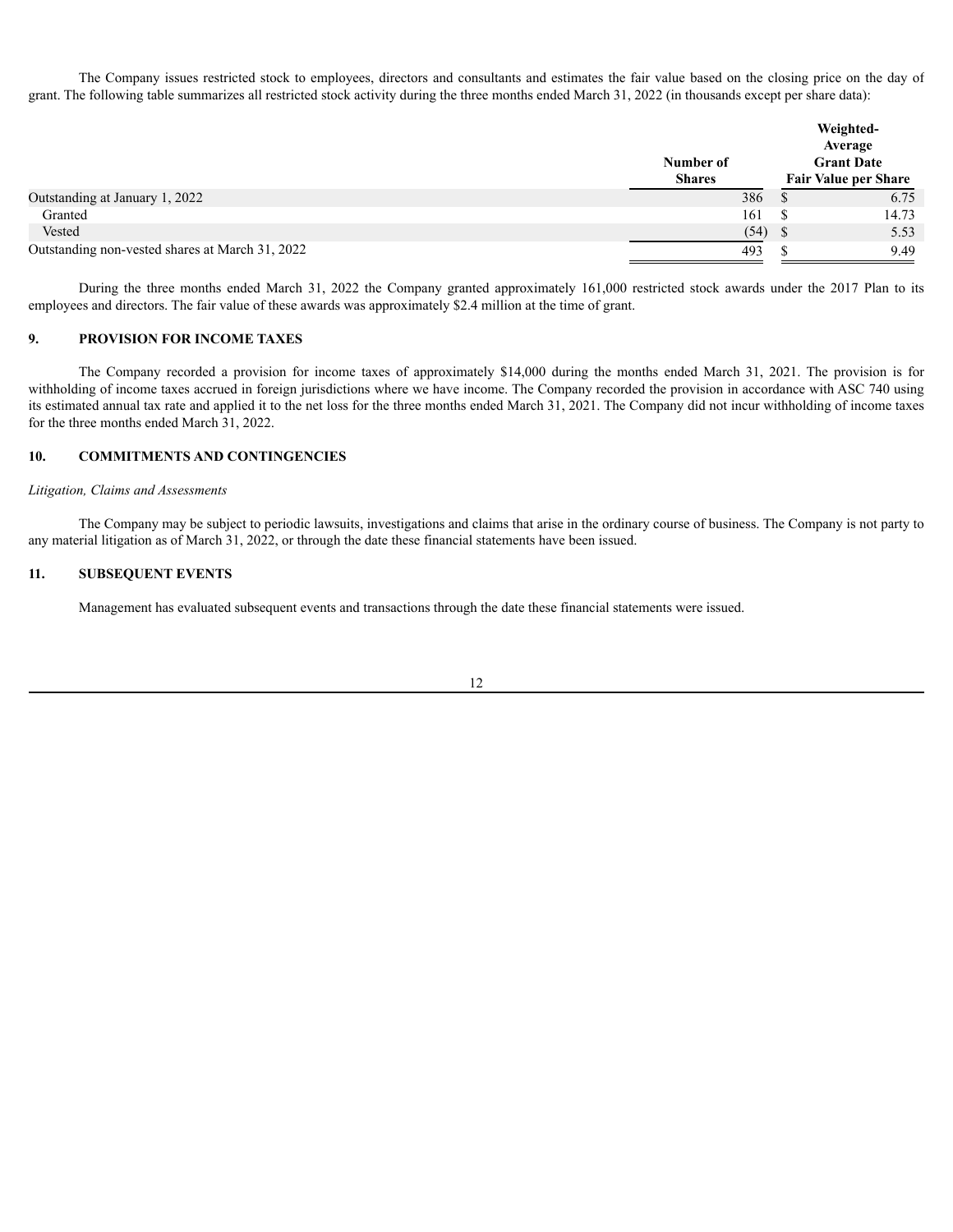#### <span id="page-12-0"></span>**Item 2. Management's Discussion and Analysis of Financial Condition and Results of Operations**

The following discussion and analysis of the financial condition and results of operations of Atomera Incorporated should be read in conjunction with our financial statements and the accompanying notes that appear elsewhere in this Quarterly Report. Statements in this Quarterly Report on Form 10-Q include forward-looking statements based upon current expectations that involve risks and uncertainties, such as our plans, objectives, expectations and intentions. We use words such as "anticipate," "estimate," "plan," "project," "continuing," "ongoing," "expect," "believe," "intend," "may," "will," "should," "could," and similar expressions to identify forward-looking statements. Although forward-looking statements in this Quarterly Report reflect the good faith judgment of our management, such statements can only be based on facts and factors currently known by us. Consequently, forward-looking statements are inherently subject to risks, uncertainties, and changes in condition, significance, value and effect, including those risk factors set forth in this Quarterly Report. Such risks, uncertainties and changes in condition, significance, value and effect could cause our actual results to differ materially from those expressed herein and in ways not readily foreseeable. Readers are urged not to place undue reliance on these forward-looking statements, which speak only as of the date of this Quarterly Report and are based on information currently and reasonably known to us. We undertake no obligation to revise or update any forward-looking statements in order to reflect any event or circumstance that may arise after the date of this Quarterly Report. Readers are urged to carefully review and consider the various disclosures made in this Quarterly Report, which attempt to advise interested parties of the risks and factors that may *af ect our business, financial condition, results of operations and prospects.*

#### **Overview**

We are engaged in the business of developing, commercializing and licensing proprietary processes and technologies for the \$550+ billion semiconductor industry. Our lead technology, named Mears Silicon Technology™, or MST®, is a thin film of reengineered silicon, typically 100 to 300 angstroms (or approximately 20 to 60 silicon atomic unit cells) thick. MST can be applied as a transistor channel enhancement to CMOS-type transistors, the most widely used transistor type in the semiconductor industry. MST is our proprietary and patent-protected performance enhancement technology that we believe addresses a number of key engineering challenges facing the semiconductor industry. We believe that by incorporating MST, transistors can be made smaller, with increased speed, reliability and power efficiency. In addition, since MST is an additive and low-cost technology, we believe it can be deployed on an industrial scale, with machines commonly used in semiconductor manufacturing. We believe that MST can be widely incorporated into the most common types of semiconductor products, including analog, logic, optical and memory integrated circuits.

We do not intend to design or manufacture integrated circuits directly. Instead, we develop and license technologies and processes that we believe offer the designers and manufacturers of integrated circuits a low-cost solution to the industry's need for greater performance and lower power consumption. Our customers and partners include:

- · foundries, which manufacture integrated circuits on behalf of fabless manufacturers;
- · integrated device manufacturers, or IDMs, which are the fully integrated designers and manufacturers of integrated circuits;
- · fabless semiconductor manufacturers, which are designers of integrated circuits that outsource the manufacture of their chips to foundries;
- · original equipment manufacturers, or OEMs, that manufacture the epitaxial, or EPI, machines used to deposit semiconductor layers, such as the MST film, onto the silicon wafer; and
- · electronic design automation companies, which make tools used throughout the industry to simulate performance of semiconductor products using different materials, design structures and process technologies.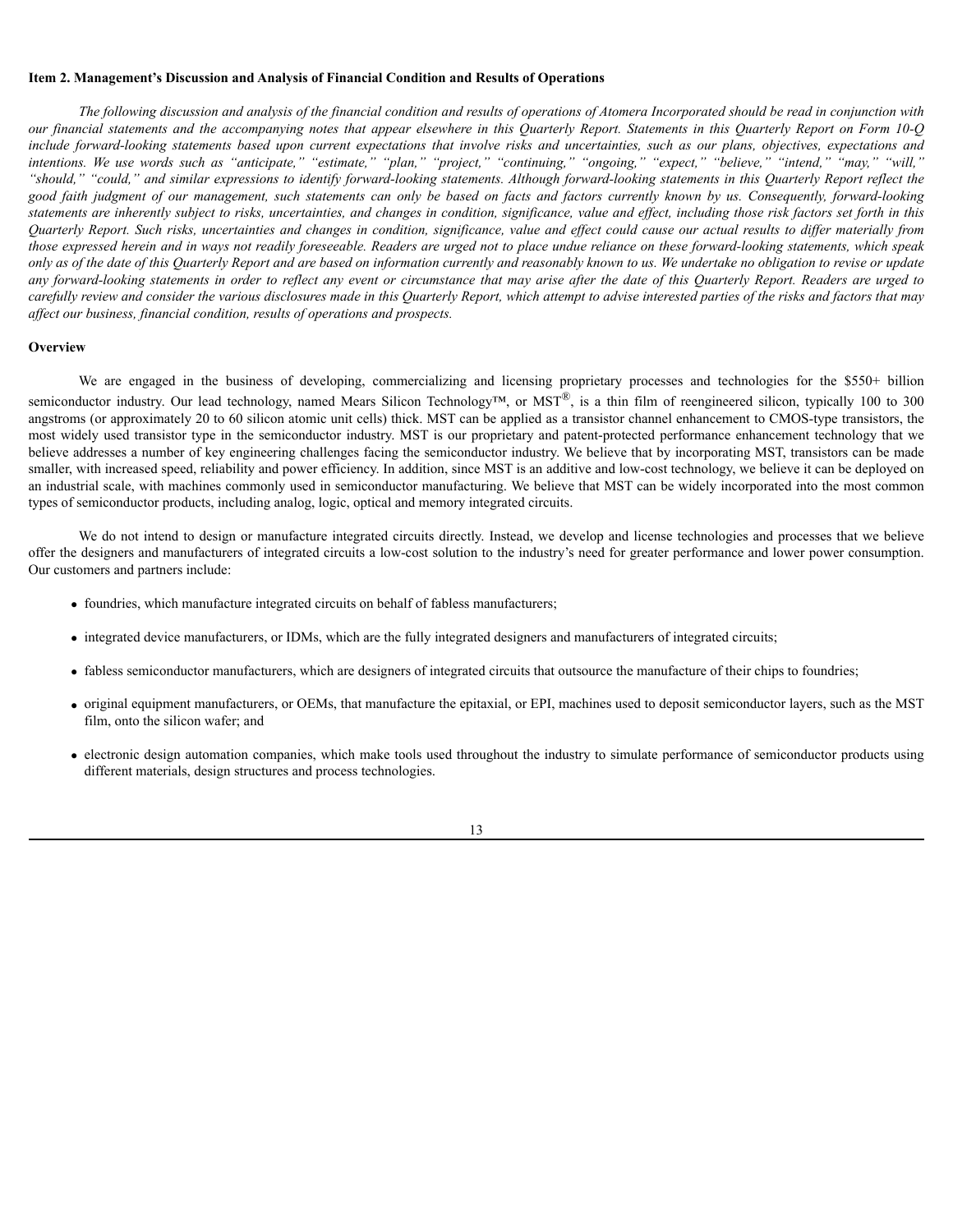Our commercialization strategy is to generate revenue through licensing arrangements whereby foundries, IDMs and fabless semiconductor manufacturers pay us a license fee for their right to use MST technology in the manufacture of silicon wafers as well as a royalty for each silicon wafer or device that incorporates our MST technology. To date we have generated revenue from (i) licensing agreements with two IDMs, one fabless manufacturer and one foundry, (ii) a joint development agreement, or JDA, with a leading semiconductor provider and (ii) engineering services provided to foundries, IDMs and fabless companies.

We were organized as a Delaware limited liability company under the name Nanovis LLC on November 26, 2001. On March 13, 2007, we converted to a Delaware corporation under the name Mears Technologies, Inc. On January 12, 2016, we changed our name to Atomera Incorporated.

Between September 2020 and January 2021, we conducted an at-the-market offering of our common shares through Craig-Hallum Capital Group LLC, as agent, pursuant to which we sold 2,221,575 shares at an average price per share of approximately \$11.25, resulting in approximately \$24.2 million of net proceeds to us after deducting commissions and other offering expenses.

#### **Results of Operations**

**Revenues**. To date, we have only generated limited revenue from customer engagements for integration engineering services, integration license agreements and a manufacturing license granted under a JDA. In the future, we expect to collect increased fees from license agreements and JDAs as well as royalties from customer sales of products that incorporate our MST technology, subject to our ability to enter into manufacturing and distribution license agreements with our current and future licensees. Our integration services consist of depositing our MST film on semiconductor wafers, delivering such wafers to customers to finalize building devices, and performing tests for customers evaluating MST. The integration license agreements we have entered into grant the licensees the right to build products that integrate our MST technology deposited by us onto their semiconductor wafers, but the agreements do not grant the licensees the rights to manufacture MST-enabled wafers in their facilities or to sell products incorporating MST. Our JDA included the grant of a manufacturing license to our customer and we were paid for such license upon delivery of our IP transfer package which enabled our customer to install MST in a tool in their facility and to use it to manufacture wafers for internal use. This JDA also contained targeted technical specifications that, if met, would result in payment of a success fee to us. Those technical objectives have been met and we have invoiced our JDA customer for the success fee.

For revenue recognition purposes, we have determined that the grant of rights in integration licenses is not distinct from the delivery of integration services, and therefore revenue from both integration licenses and integration services is recognized as the services are provided to the customer. In general, this is proportionate to the delivery of MST processed wafers to the customer, but if the agreements do not specify a time and quantity of wafer delivery, we will record revenue over the period of time of which we anticipate delivering an estimated quantity of wafers. We have also determined that the grant of our manufacturing license under the JDA confers a right to use our technology and accordingly revenue was recognized at the point in time when we delivered our IP transfer package. The success fee under our JDA was treated as engineering services revenue and recognized upon our customer's confirmation that the JDA's technical objectives had been met.

Revenue for the three months ended March 31, 2022 and 2021 was \$375,000 and \$400,000, respectively. Our revenue in 2022 consisted of a success fee pursuant to our JDA and a license fees paid under an integration license agreement. Our revenue in 2021 consisted of a manufacturing license fee pursuant to our JDA.

**Cost of revenue**. Cost of revenue consists of costs of materials, as well as direct compensation and expenses incurred to provide support for our success fee and wafers delivered as part of the integration license agreement. Cost of revenue was approximately \$81,000 and \$0 for the three months ended March 31, 2022 and 2021, respectively. We anticipate that our cost of revenue will vary substantially depending on the mix of license and engineering services revenues we receive and the nature of products and/or services delivered in each customer engagement.

**Operating expenses.** Operating expenses consist of research and development, general and administrative, and selling and marketing expenses. For the months ended March 31, 2022 and 2021 our operating expenses totaled approximately \$4.3 million and \$4.0 million, respectively.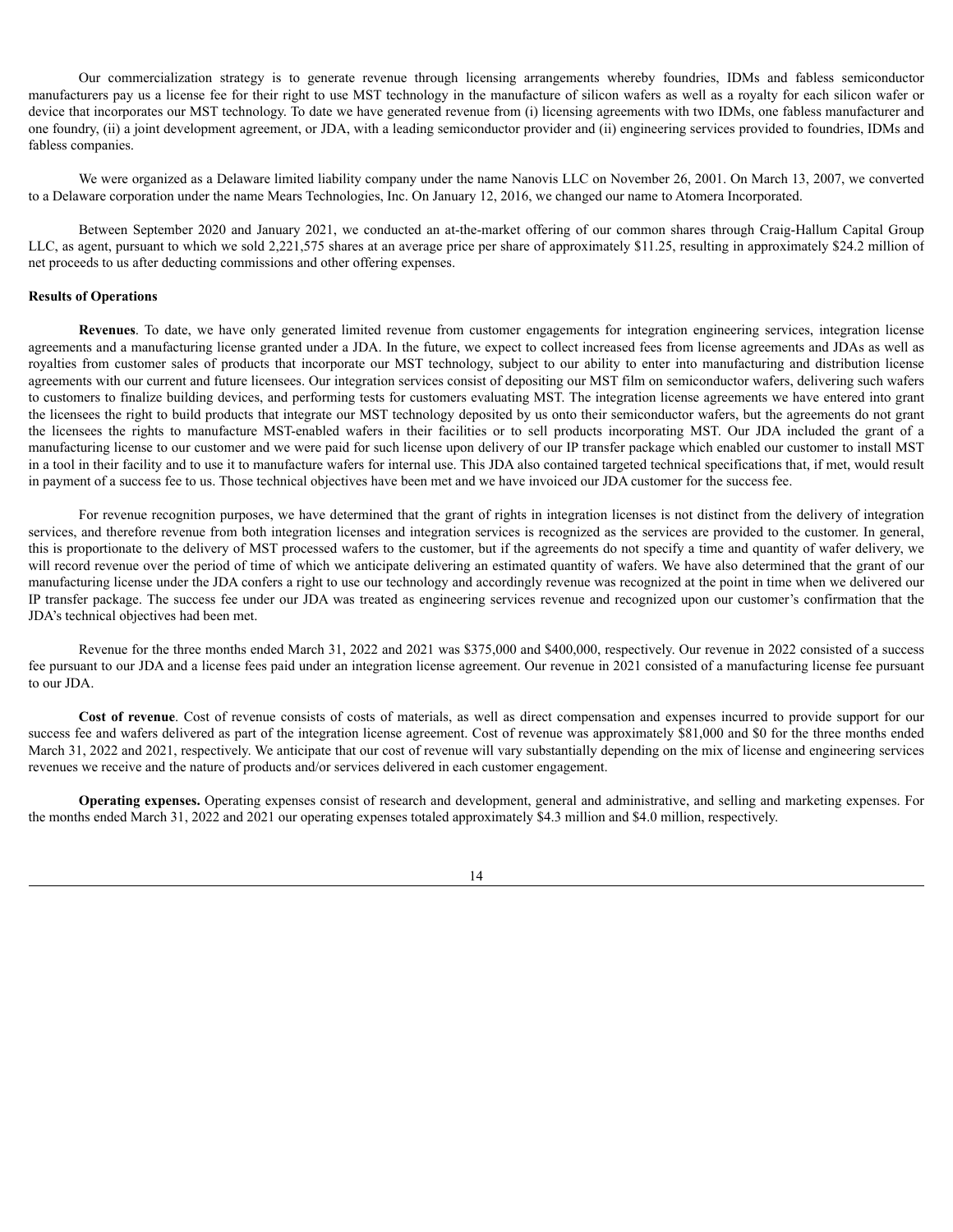**Research and development expense**. To date, our operations have focused on the research, development, patent prosecution, and commercialization of our MST technology and related technologies such as MSTcad. Our research and development costs primarily consist of payroll and benefit costs for our engineering staff and costs of outsourced fabrication (including epi tool leases) and metrology of semiconductor wafers incorporating our MST technology.

For the three months ended March 31, 2022 and 2021, we incurred approximately \$2.3 million and \$2.2 million, respectively, of research and development expense, an increase of approximately \$110,000, or 5%. The increase was primarily due to approximately \$400,000 of tool lease expense as the tool lease commenced in August 2021, offset by a reduction in payroll related expense of approximately \$215,000 and reduction of approximately \$120,000 in outsourced research and development expenses.

**General and administrative expense.** General and administrative expenses consist primarily of payroll and benefit costs for administrative personnel, office-related costs and professional fees. General and administrative costs for the three months ended March 31, 2022 and 2021 were approximately \$1.6 million and \$1.5 million, respectively, representing an increase of approximately \$135,000, or 9%. The increase in costs was primarily due to increases of approximately \$122,000 in professional fees that include legal and patent fees and approximately \$87,000 in insurance expenses, offset in part by a decrease of approximately \$52,000 in payroll related expenses

**Selling and marketing expense.** Selling and marketing expenses consist primarily of salary and benefits for our sales and marketing personnel and business development consulting services. Selling and marketing expenses for the three months ended March 31, 2022 and 2021 were approximately \$325,000 and \$266,000, respectively, representing an increase of approximately \$59,000, or 22%. The increase in costs is primarily related to increased spending in new marketing initiatives including a new PR firm.

**Interest income.** Interest income for three months ended March 31, 2022 and 2021 was approximately \$3,000 and \$2,000, respectively. Interest income for each period related to interest earned on our cash and cash equivalents.

**Interest expense.** Interest expense for March 31, 2022 was approximately \$71,000 and related to the new tool financing lease entered into in August 2021. There was no interest expense recorded for the three months ended March 31, 2021.

**Provision for income taxes**. The provision for income for March 31, 2021 was approximately \$14,000 and related to income taxes due to a foreign country arising from withholding taxes imposed on payments received for revenue. There was no provision for income tax recorded for the three months ended March 31, 2022.

### **Cash Flows from Operating, Investing and Financing Activities**

Net cash used in operating activities of approximately \$4.1 million for the three months ended March 31, 2022 resulted primarily from our net loss of approximately \$4.1 million and an increase in prepaid assets offset by stock-based compensation.

Net cash used in operating activities of approximately \$3.9 million for the three months ended March 31, 2021 resulted primarily from our net loss of approximately \$3.6 million, an increase of approximately \$679,000 in prepaids and other assets and a decrease in accrued payroll, partly offset by \$731,000 of stock-based compensation.

Net cash used in investing activities of approximately \$16,000 for the three months ended March 31, 2022 and approximately \$24,000 for the three months ended March 31, 2021 consisted of the purchase of computers, lab tools and leasehold improvements for the remodeled Los Gatos office space and lab tools to use with the new equipment lease in Tempe, AZ.

Net cash used by financing activities of approximately \$121,000 for the three months ended March 31, 2022 related to principal payments on our financing lease offset by proceeds from the exercise of stock options.

Net cash provided by financing activities of approximately \$2.8 million for the three months ended March 31, 2021 related to proceeds from the exercise of stock options and net proceeds from our at-the-market offering which began in September 2020 and concluded in January 2021.

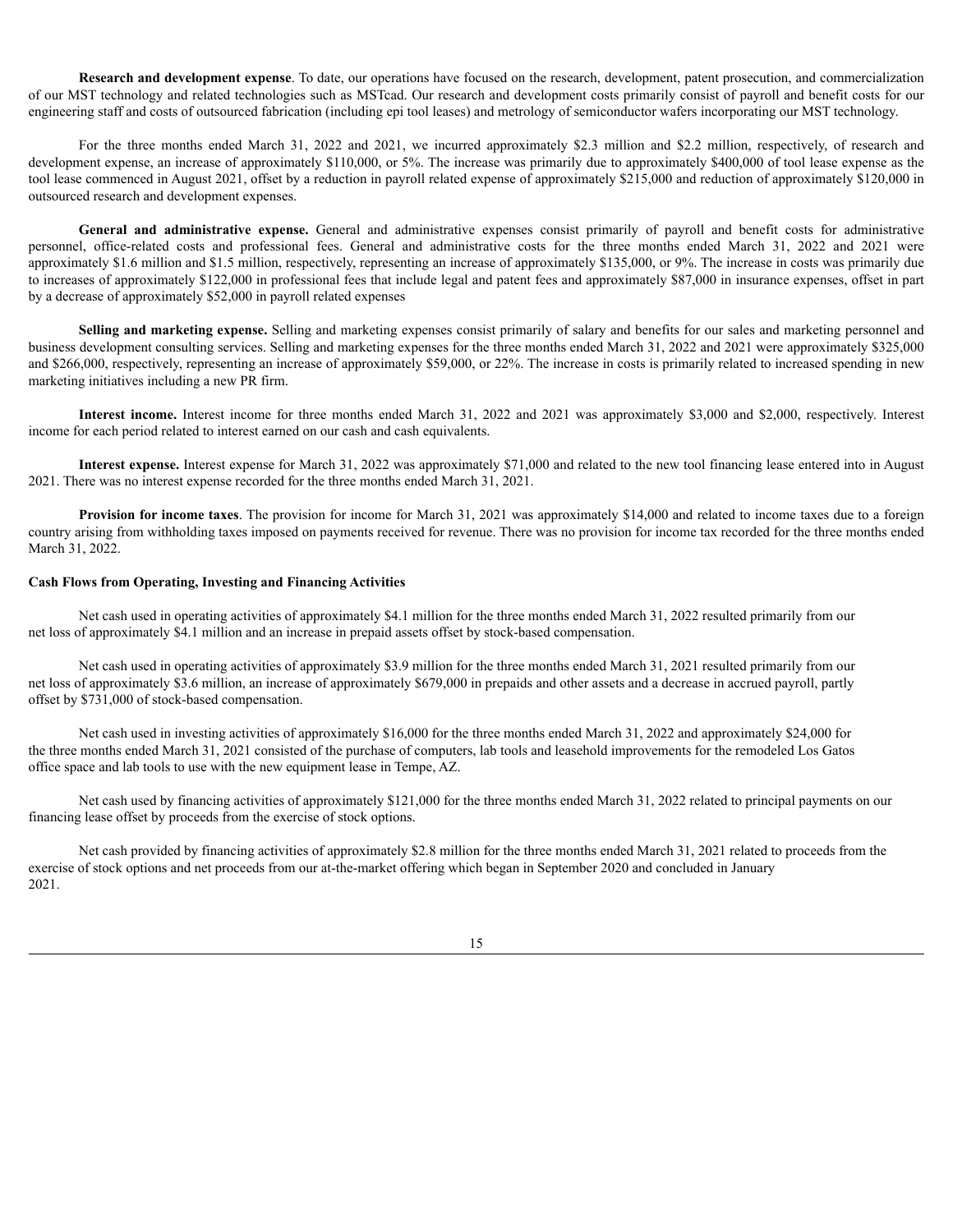#### **Liquidity and Capital Resources**

As of March 31, 2022, we had cash and cash equivalents of approximately \$24.5 million and working capital of approximately \$23.1 million. For the three months ended March 31, 2022, we had a net loss of approximately \$4.1 million and used approximately \$4.1 million of cash and cash equivalents in operations. Since inception, we have incurred recurring operating losses.

Between September 2020 and January 2021, we conducted an at-the-market offering of our common shares through Craig-Hallum Capital Group LLC, as agent, pursuant to which we sold 2,221,575 shares at an average price per share of approximately \$11.25, resulting in approximately \$24.2 million of net proceeds to us after deducting commissions and other offering expenses.

We believe that our available working capital is sufficient to fund our presently forecasted working capital requirements for, at least, the next 12 months following the date of the filing of this report. However, our future capital requirements and the adequacy of our available funds will depend on many factors, including our ability to successfully commercialize our MST technology, competing technological and market developments, and the need to enter into collaborations with other companies or acquire technologies to enhance or complement our current offerings. If we are not able to generate sufficient revenue from license fees and royalties in a timeframe that satisfies our cash needs, we will need to raise more capital. In the event we require additional capital, we will endeavor to acquire additional funds through various financing sources, including follow-on equity offerings, debt financing and joint ventures with industry partners. In addition, we will consider alternatives to our current business plan that may enable to us to achieve revenue-producing operations and meaningful commercial success with a smaller amount of capital. If we are unable to secure additional capital, we may be required to curtail our research and development initiatives and take additional measures to reduce costs in order to conserve its cash.

#### **Critical Accounting Estimates**

There have been no changes to our critical accounting estimates from those included in our Annual Report on Form 10-K for the year ended December 31, 2021 filed with the SEC on February 15, 2022.

#### <span id="page-15-0"></span>**Item 3. Quantitative and Qualitative Disclosure about Market Risk.**

Not applicable.

#### <span id="page-15-1"></span>**Item 4. Controls and Procedures.**

### *Evaluation of Disclosure Controls and Procedures*

Our management, with the participation of our chief executive officer and principal financial and accounting officer, has evaluated the effectiveness of the design and operation of our disclosure controls and procedures pursuant to Rule 13a-15(e) and 15d-15(e) of the Securities Exchange Act of 1934. Based on this evaluation, management concluded that our disclosure controls and procedures were effective as of March 31, 2022.

## *Changes in Internal Control over Financial Reporting*

There have not been any changes to our internal controls over financial reporting (as defined by Rule 13a-15(f) and 15(d)-15(f) under the Exchange Act) during the three-month period ended March 31, 2022 that have material affected, or are reasonably likely to materially affect, our internal controls over financial reporting.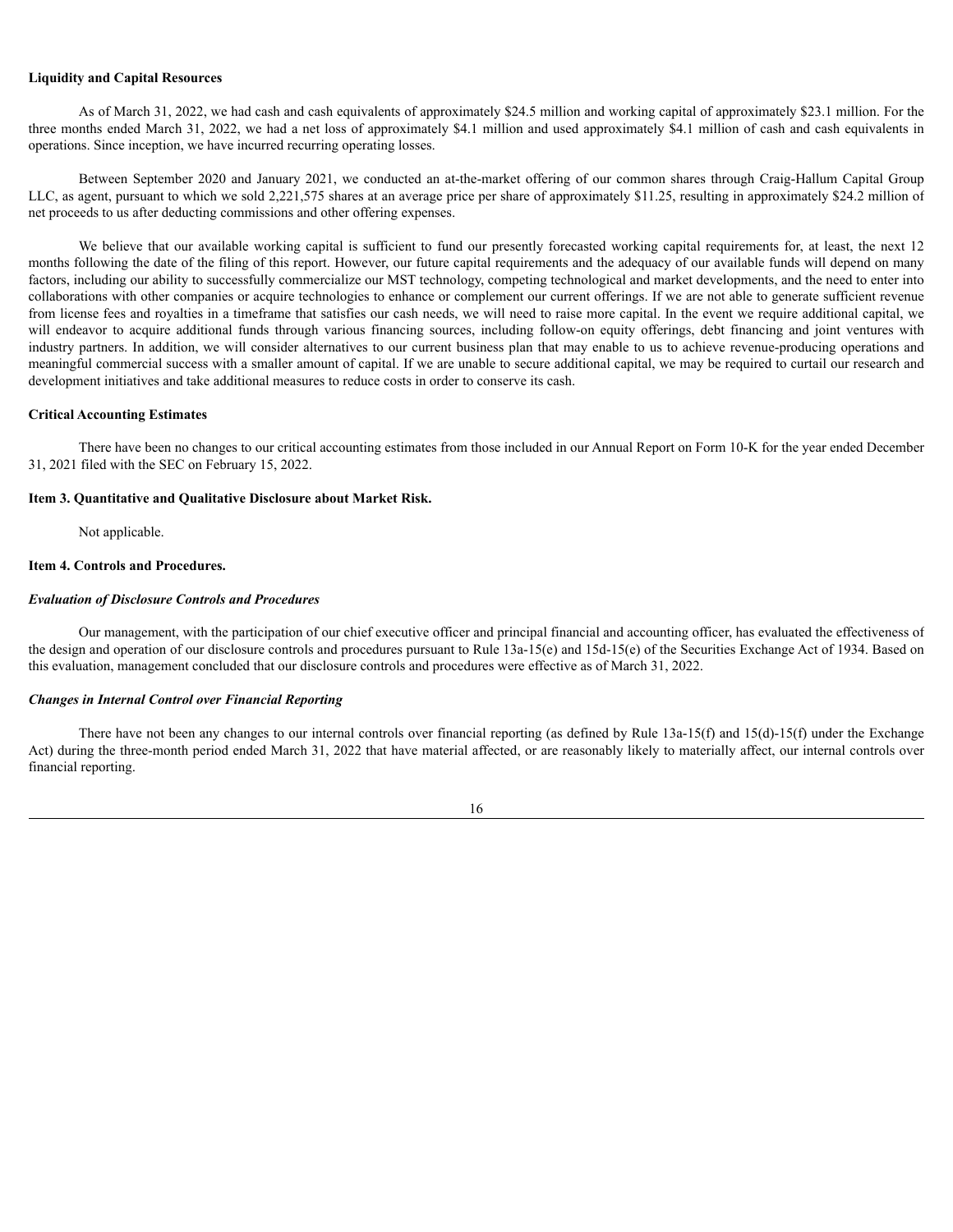# <span id="page-16-0"></span>**PART II. Other Information**

# <span id="page-16-1"></span>**Item 1A. Risk Factors**

The primary risk factors affecting our business have not changed materially from the risk factors set forth in our Annual Report on Form 10-K for the year ended December 31, 2021 filed with the SEC on February 15, 2022.

# <span id="page-16-2"></span>**Item 6. Exhibits**

The following is a list of exhibits filed as part of this Report on Form 10-Q:

| Exhibit<br>No.       | Description                                                                                                                                                                                                                                                                                                                | Method of filing                                                                                |
|----------------------|----------------------------------------------------------------------------------------------------------------------------------------------------------------------------------------------------------------------------------------------------------------------------------------------------------------------------|-------------------------------------------------------------------------------------------------|
| 31.1<br>31.2<br>32.1 | Certifications Pursuant to Section 302 of the Sarbanes-Oxley Act of 2002<br>Certifications Pursuant to Section 302 of the Sarbanes-Oxley Act of 2002<br>Certification of Principal Executive Officer and Principal Financial Officer pursuant to Section 906 of the<br>Sarbanes-Oxley Act of 2002 (18 U.S.C. Section 1350) | Filed electronically herewith<br>Filed electronically herewith<br>Filed electronically herewith |
| 101.INS              | Inline XBRL Instance Document (the instance document does not appear in the Interactive Data File Filed electronically herewith<br>because its XBRL tags are embedded within the Inline XBRL document)                                                                                                                     |                                                                                                 |
|                      | 101.SCH Inline XBRL Taxonomy Extension Schema Document                                                                                                                                                                                                                                                                     | Filed electronically herewith                                                                   |
|                      | 101.CAL Inline XBRL Taxonomy Extension Calculation Linkbase Document                                                                                                                                                                                                                                                       | Filed electronically herewith                                                                   |
| 101.DEF              | Inline XBRL Taxonomy Extension Definition Linkbase Document                                                                                                                                                                                                                                                                | Filed electronically herewith                                                                   |
| 101.LAB              | Inline XBRL Taxonomy Extension Label Linkbase Document                                                                                                                                                                                                                                                                     | Filed electronically herewith                                                                   |
| 101.PRE              | Inline XBRL Taxonomy Extension Presentation Linkbase Document                                                                                                                                                                                                                                                              | Filed electronically herewith                                                                   |
| 104                  | Cover Page Interactive Data File (formatted in IXBRL, and included in exhibit 101).                                                                                                                                                                                                                                        | Filed electronically herewith                                                                   |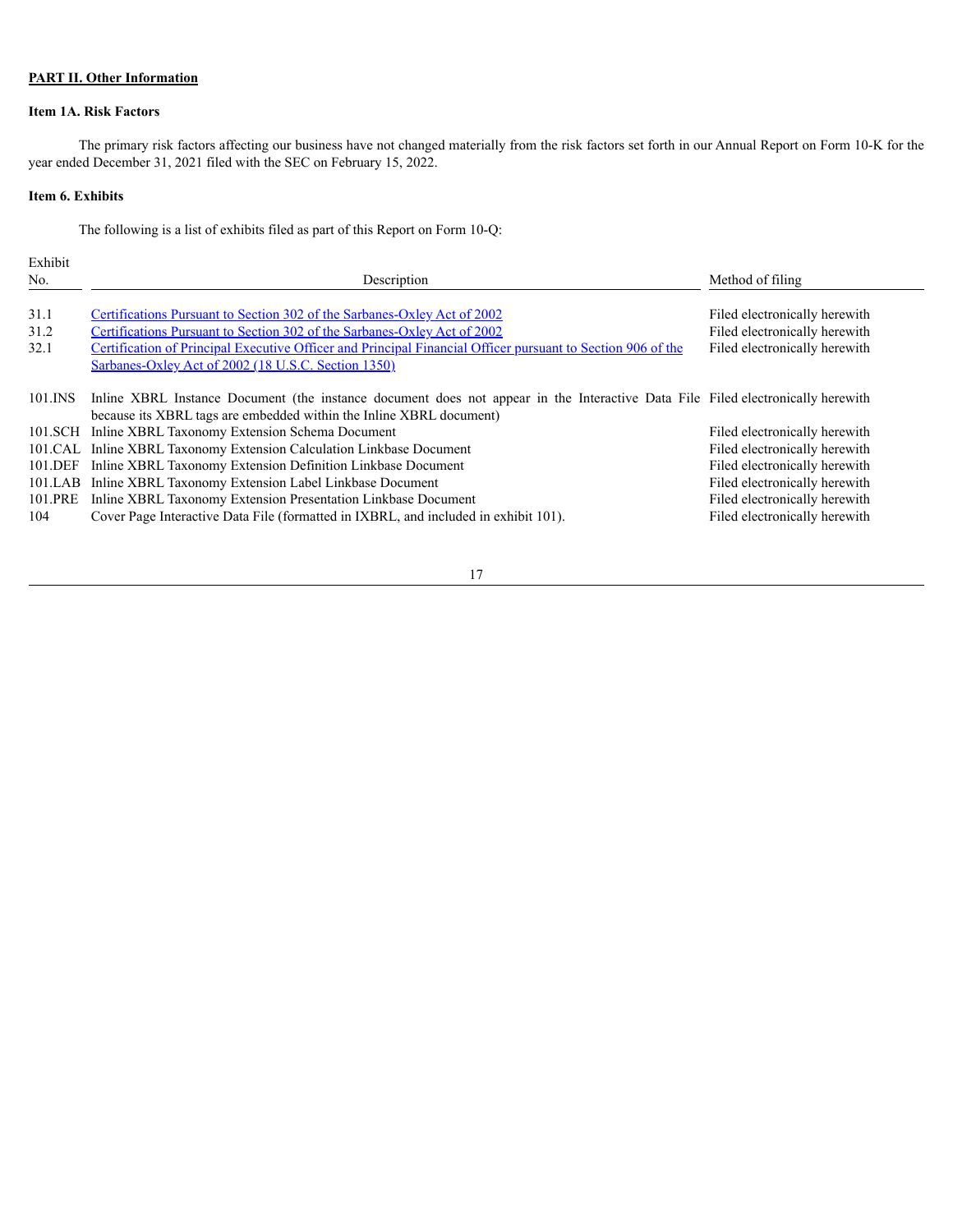## <span id="page-17-0"></span>**SIGNATURES**

Pursuant to the requirements of the Securities Exchange Act of 1934, this report has been signed below by the following persons on behalf of the registrant and in the capacities and the on the date indicated.

# **ATOMERA INCORPORATED.**

Date: April 27, 2022 By: */s/ Scott A. Bibaud*

Scott A. Bibaud Chief Executive Officer, (Principal Executive Officer) and Director

Date: April 27, 2022 By: */s/ Francis B. Laurencio* Francis B. Laurencio Chief Financial Officer (Principal Financial and Accounting Officer)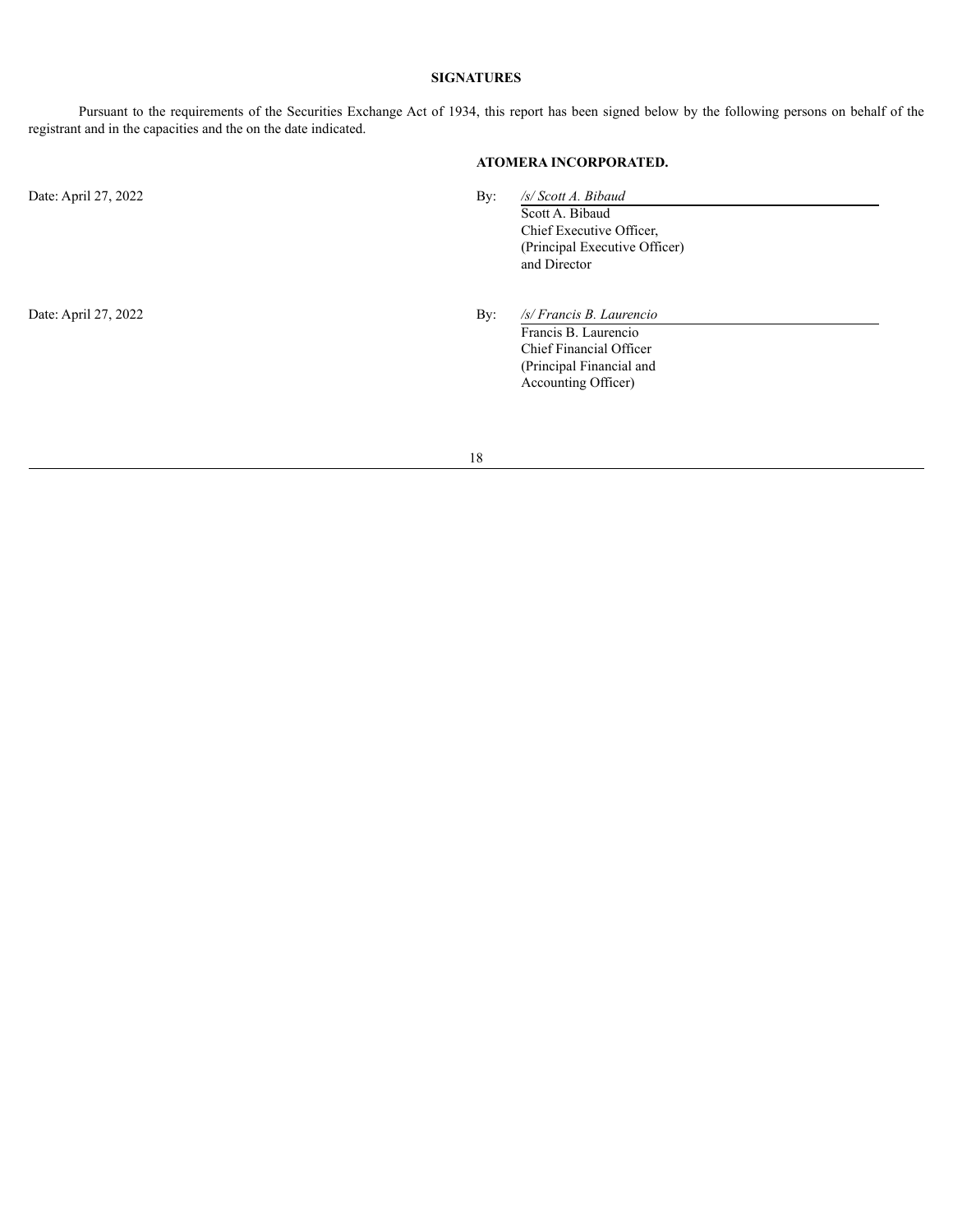# **CERTIFICATIONS**

<span id="page-18-0"></span>I, Scott A. Bibaud, certify that:

- (1) I have reviewed this Form 10-Q of Atomera Incorporated (the "Company");
- (2) Based on my knowledge, this report does not contain any untrue statement of a material fact or omit to state a material fact necessary to make the statements made, in light of the circumstances under which such statements were made, not misleading with respect to the period covered by this report;
- (3) Based on my knowledge, the financial statements, and other financial information included in this report, fairly present in all material respects the financial condition, results of operations and cash flows of the Company as of, and for, the periods presented in this report;
- (4) The Company's other certifying officer(s) and I are responsible for establishing and maintaining disclosure controls and procedures (as defined in Exchange Act Rules 13a-15(e) and 15d-15(e)) and internal control over financial reporting (as defined in Exchange Act Rules 13a-15(f) and15d- 15(f)) for the company and have:
	- (a) designed such disclosure controls and procedures, or caused such disclosure controls and procedures to be designed under our supervision, to ensure that material information relating to the Company, including its consolidated subsidiaries, is made known to us by others within those entities, particularly during the period in which this report is being prepared;
	- (b) designed such internal control over financial reporting, or caused such internal control over financial reporting to be designed under our supervision, to provide reasonable assurance regarding the reliability of financial reporting and the preparation of financial statements for external purposes in accordance with generally accepted accounting principles;
	- (c) evaluated the effectiveness of the Company's disclosure controls and procedures and presented in this report our conclusions about the effectiveness of the disclosure controls and procedures, as of the period covered by this report based on such evaluation; and
	- (d) disclosed in this report any change in the Company's internal control over financial reporting that occurred during the Company's most recent quarter that has materially affected, or is reasonably likely to materially affect, the Company's internal control over financial reporting; And
- (5) The Company's other certifying officer(s) and I have disclosed, based on our most recent evaluation of internal control over financial reporting, to the Company's auditors and the audit committee of the Company's board of directors (or persons performing the equivalent functions):
	- (a) all significant deficiencies and material weaknesses in the design or operation of internal control over financial reporting which are reasonably likely to adversely affect the Company's ability to record, process, summarize and report financial information; and
	- (b) any fraud, whether or not material, that involves management or other employees who have a significant role in the Company's internal control over financial reporting.

# **ATOMERA INCORPORATED**

Date: April 27, 2022 By: /s/ *Scott A. Bibaud* Scott A. Bibaud, Chief Executive Officer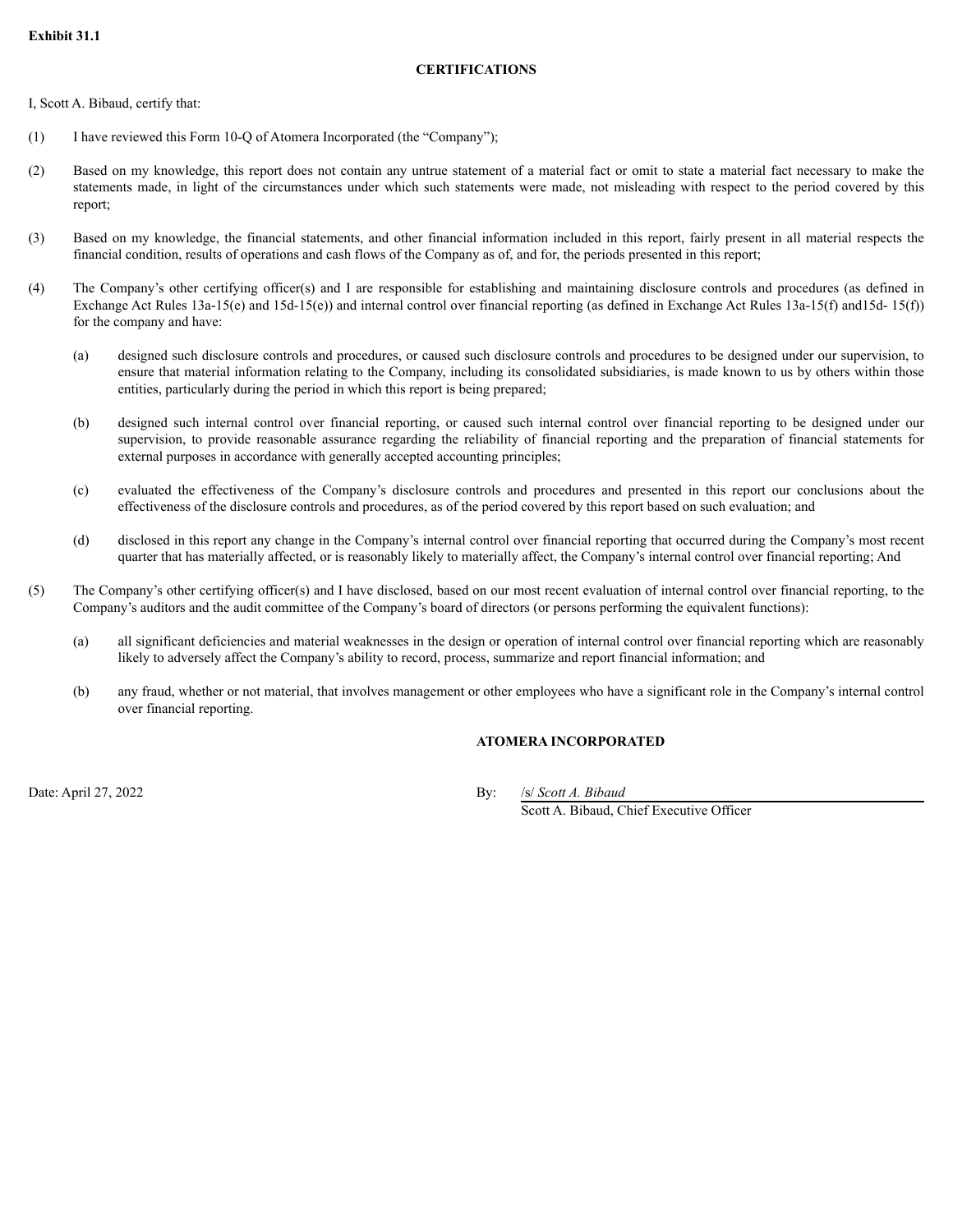# **CERTIFICATIONS**

<span id="page-19-0"></span>I, Francis B. Laurencio, certify that:

- (1) I have reviewed this Form 10-Q of Atomera Incorporated (the "Company");
- (2) Based on my knowledge, this report does not contain any untrue statement of a material fact or omit to state a material fact necessary to make the statements made, in light of the circumstances under which such statements were made, not misleading with respect to the period covered by this report;
- (3) Based on my knowledge, the financial statements, and other financial information included in this report, fairly present in all material respects the financial condition, results of operations and cash flows of the Company as of, and for, the periods presented in this report;
- (4) The Company's other certifying officer(s) and I are responsible for establishing and maintaining disclosure controls and procedures (as defined in Exchange Act Rules 13a-15(e) and 15d-15(e)) and internal control over financial reporting (as defined in Exchange Act Rules 13a-15(f) and15d- 15(f)) for the company and have:
	- (a) designed such disclosure controls and procedures, or caused such disclosure controls and procedures to be designed under our supervision, to ensure that material information relating to the Company, including its consolidated subsidiaries, is made known to us by others within those entities, particularly during the period in which this report is being prepared;
	- (b) designed such internal control over financial reporting, or caused such internal control over financial reporting to be designed under our supervision, to provide reasonable assurance regarding the reliability of financial reporting and the preparation of financial statements for external purposes in accordance with generally accepted accounting principles;
	- (c) evaluated the effectiveness of the Company's disclosure controls and procedures and presented in this report our conclusions about the effectiveness of the disclosure controls and procedures, as of the period covered by this report based on such evaluation; and
	- (d) disclosed in this report any change in the Company's internal control over financial reporting that occurred during the Company's most recent quarter that has materially affected, or is reasonably likely to materially affect, the Company's internal control over financial reporting; And
- (5) The Company's other certifying officer(s) and I have disclosed, based on our most recent evaluation of internal control over financial reporting, to the Company's auditors and the audit committee of the Company's board of directors (or persons performing the equivalent functions):
	- (a) all significant deficiencies and material weaknesses in the design or operation of internal control over financial reporting which are reasonably likely to adversely affect the Company's ability to record, process, summarize and report financial information; and
	- (b) any fraud, whether or not material, that involves management or other employees who have a significant role in the Company's internal control over financial reporting.

# **ATOMERA INCORPORATED**

Date: April 27, 2022 By: /s/ *Francis B. Laurencio* Francis B. Laurencio, Chief Financial Officer (Principal Financial Officer)